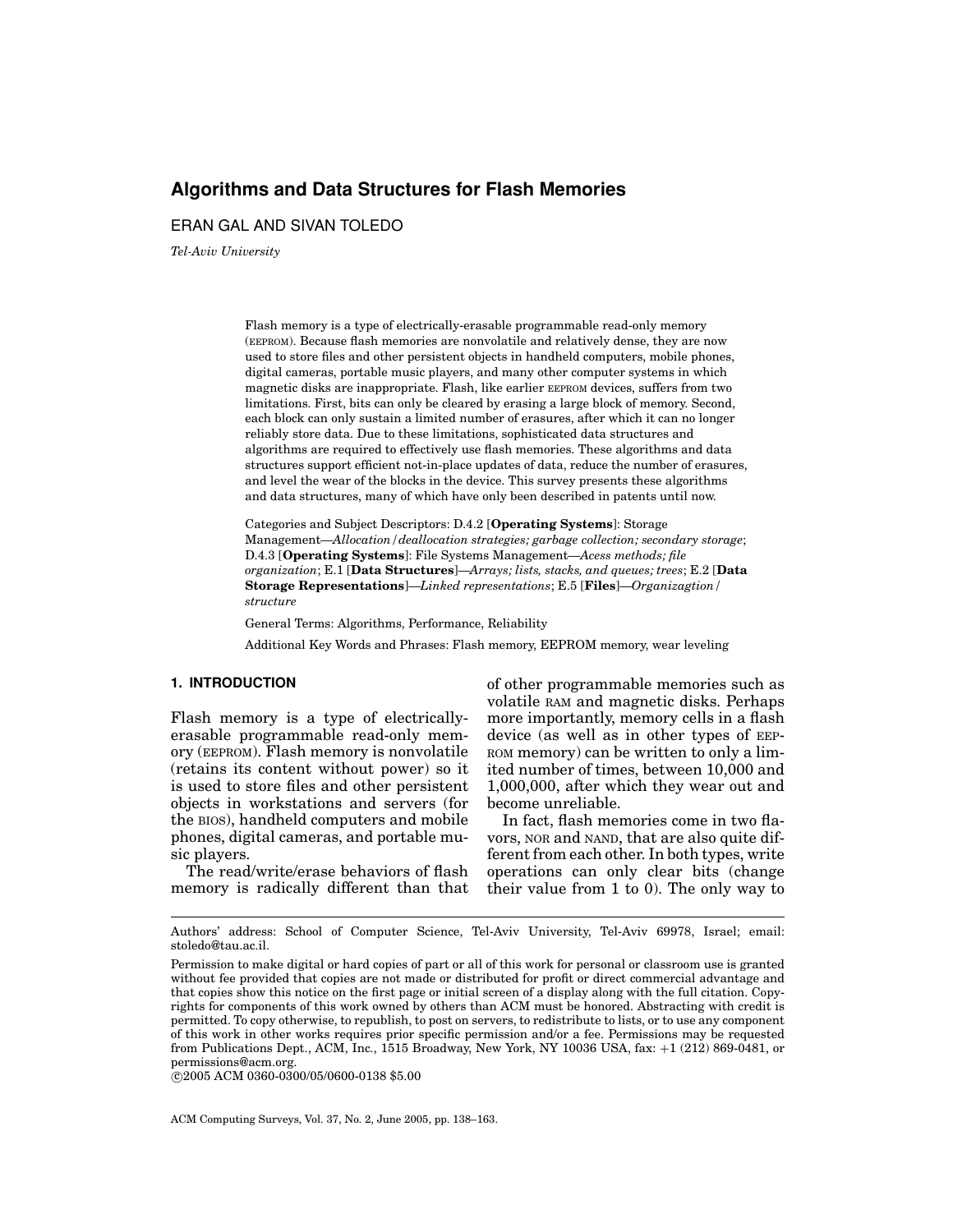set bits (change their value from 0 to 1) is to erase an entire region memory. These regions have fixed size in a given device, typically ranging from several kilobytes to hundreds of kilobytes and are called *erase units*. NOR flash, the older type, is a random-access device that is directly addressable by the processor. Each bit in a NOR flash can be individually cleared once per-erase-cycle of the erase unit containing it. NOR devices suffers from high erase times. NAND flash, the newer type, enjoys much faster erase times, but it is not directly addressable (it is accessed by issuing commands to a controller), access is by page (a fraction of an erase unit, typically 512 bytes) not by bit or byte, and each page can be modified only a small number of times in each erase cycle. That is, after a few writes to a page, subsequent writes cannot reliably clear additional bits in the page; the entire erase unit must be erased before further modifications of the page are possible [Woodhouse 2001].

Because of these peculiarities, storagemanagement techniques that were designed for other types of memory devices, such as magnetic disks, are not always appropriate for flash. To address these issues, flash-specific storage techniques have been developed with the widespread introduction of flash memories in the early 1990s. Some of these techniques were invented specifically for flash memories, but many have been adapted from techniques that were originally invented for other storage devices. This article surveys the data structures and algorithms that have been developed for management of flash storage.

The article covers techniques that have been described in the open literature, including patents. We only cover US patents mostly because we assume that US patents are a superset of those of other countries. To cope with the large number of flash-related patents, we used the following strategy to find relevant patents. We examined all the patents whose titles contain the words *flash*, *file* (or *filing*), and *system*, as well as all the patents whose titles contain the words *wear* and *leveling*. In addition, we also examined

other patents assigned to two companies that specialize in flash-management products, M-Systems and SanDisk (formerly SunDisk). Finally, we also examined patents that were cited or mentioned in other relevant materials both patents and Web sites.

We believe that this methodology led us to most of the relevant materials. But this does not imply, of course, that the article covers all the techniques that have been invented. The techniques that are used in some flash-management products have remained trade secrets; some are alluded to in corporate literature but are not fully described. Obviously, this article does not cover such techniques.

The rest of this survey consists of three sections, each of which describes the mapping of one category of abstract data structures onto flash memories. The next section discusses flash data structures that store an array of fixed- or variable-length blocks. Such data structures typically emulate magnetic disks where each block in the array represents one disk sector. Even these simple data structures pose many flash-specific challenges such as wear leveling and efficient reclamation. These challenges and techniques to address them are discussed in detail in Section 2, and in less detail in later sections. The section that follows, Section 3, describes flash-specific file systems. A file system is a data structure that represents a collection of mutable random-access files in a hierarchical name space. Section 4 describes three additional classes of flash data structures: application-specific data structures (mainly search trees), data structures for storing machine code, and a mechanism to use flash as a main memory replacement. Section 5 summarizes the survey.

#### **2. BLOCK-MAPPING TECHNIQUES**

One approach to using flash memory is to treat it as a block device that allows fixedsize data blocks to be read and written much like disk sectors. This allows standard file systems designed for magnetic disks, such as FAT, to utilize flash devices.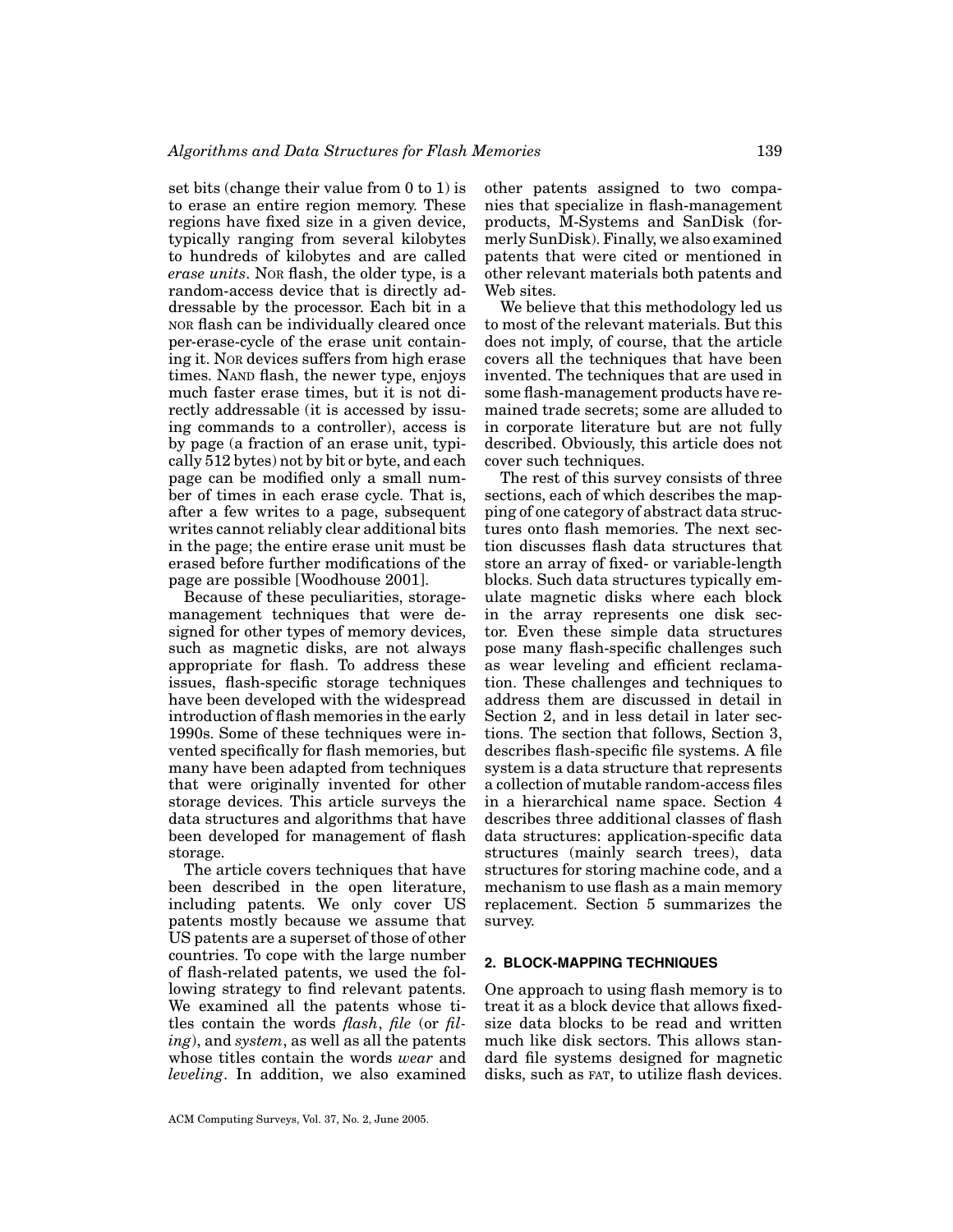In this setup, the file system code calls a device driver, requesting block read or write operations. The device driver stores and retrieves blocks from the flash device. (Some removable flash devices, like CompactFlash, even incorporate a complete ATA disk interface so they can actually be used through the standard disk driver.)

However, mapping the blocks onto flash addresses in a simple linear fashion presents two problems. First, some data blocks may be written to much more than others. This presents no problem for magnetic disks so conventional file systems do not attempt to avoid such situations. But when the file system in mapped onto a flash device, frequently used erase units wear out quickly, slowing down access times and eventually burning out. This problem can be addressed by using a more sophisticated block-to-flash mapping scheme and by moving blocks around. Techniques that implement such strategies are called *wear-leveling* techniques.

The second problem that the identity mapping poses is the inability to write data blocks smaller than a flash erase unit. Suppose that the data blocks that the file system uses are 4KB each and that flash erase units are 128KB each. If 4KB blocks are mapped to flash addresses using the identity mapping, writing a 4KB block requires copying a 128KB flash erase unit to RAM, overwriting the appropriate 4KB region, erasing the flash erase unit, and rewriting it from RAM. Furthermore, if power is lost before the entire flash erase unit is rewritten to the device, 128KB of data are lost; in a magnetic disk, only the 4KB data block would be lost. It turns out that the wear-leveling technique automatically address this issue as well.

### **2.1. The Block-Mapping Idea**

The basic idea behind all the wear-leveling techniques is to map the block number presented by the host, called a *virtual block number*, to a physical flash address, called a *sector*. (Some authors and vendors use a slightly different terminology.) When a virtual block needs to be rewritten, the new data does not overwrite the sector where the block is currently stored. Instead, the new data is written to another sector and the virtual-block-to-sector map is updated.

Typically, sectors have a fixed size and occupy a fraction of an erase unit. In NAND devices, sectors usually occupy one flash page. But in NOR devices, it is also possible to use variable-length sectors.

This mapping serves several purposes:

- —First, writing frequently modified blocks to a different sector in every modification evens out the wear of different erase units.
- —Second, the mapping allows writing a single block to flash without erasing and rewriting an entire erase unit [Assar et al. 1995a, 1995b, 1996].
- —Third, the mapping allows block writes to be implemented atomically so that, if power is lost during a write operation, the block reverts to its prewrite state when flash is used again.

Atomicity is achieved using the following technique. Each sector is associated with a small header which may be adjacent to the sector or elsewhere in the erase unit. When a block is to be written, the software searches for a free and erased sector. In this state, all the bits in both the sector and its header are 1. Then a *free/used* bit in the header of the sector is cleared, to mark that the sector is no longer free. Then the virtual block number is written to its header, and the new data is written to the chosen sector. Next, the *prevalid/valid* bit in the header is cleared to mark the sector is ready for reading. Finally, the *valid/obsolete* bit in the header of the old sector is cleared to mark that it is no longer contains the most recent copy of the virtual block.

In some cases, it is possible to optimize this procedure, for example, by combining the *free/used* bit with the virtual block number: if the virtual block number is all 1s, then the sector is still free, otherwise it is in use.

If power is lost during a write operation, the flash may be in two possible states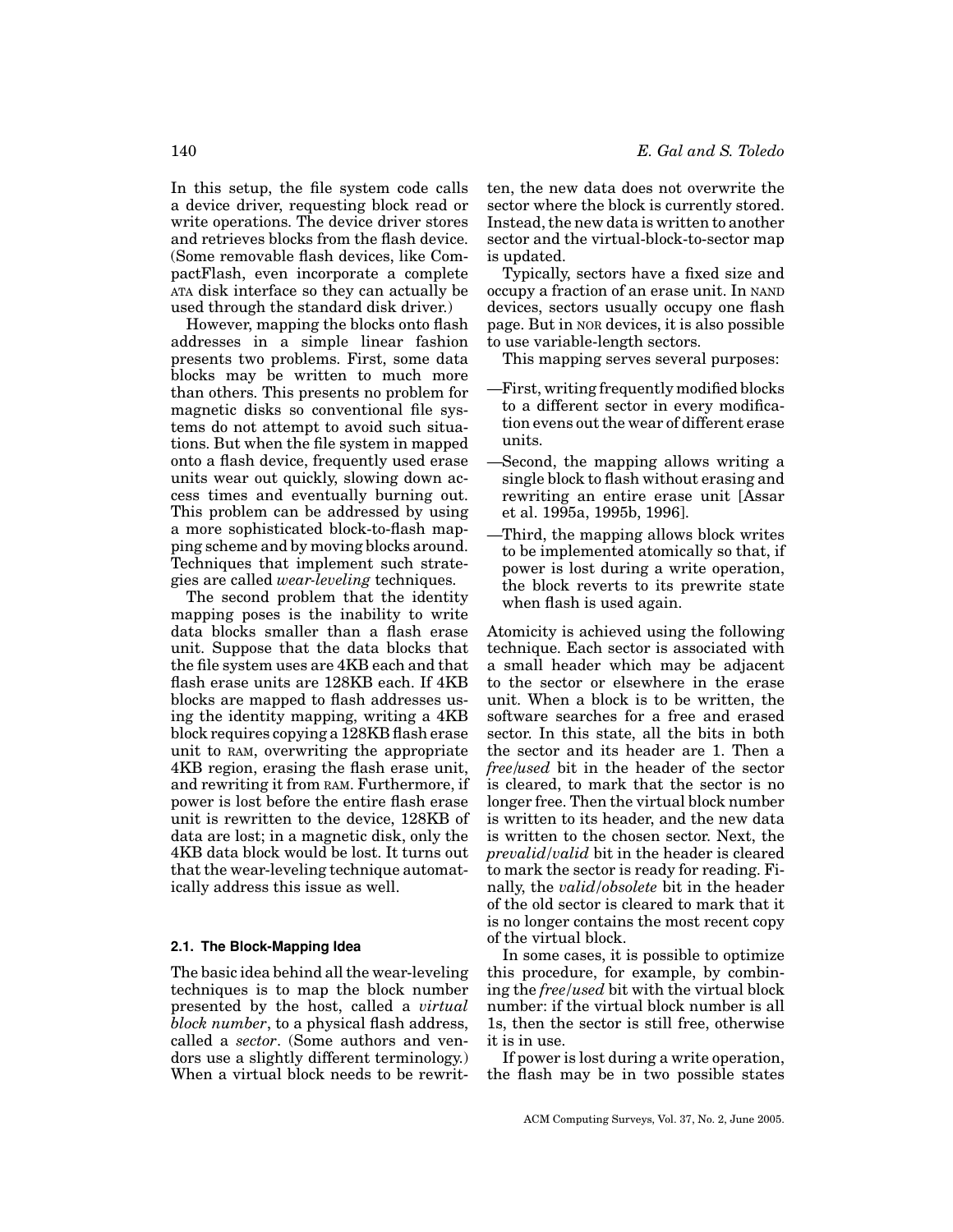with respect to the modified block. If power was lost before the new sector was marked valid, its contents are ignored when the flash is next used, and its *valid/obsolete* bit can be set to mark it ready for erasure. If power was lost after the new sector was marked valid but before the old one was marked obsolete, both copies are legitimate (indicating two possible serializations of the failure and write events), and the system can choose either one and mark the other obsolete. If choosing the most recent version is important, a twobit version number can indicate which one is more recent. Since there can be at most two valid versions with consecutive version numbers modulo 4, 1 is newer than 0, 2 than 1, 3 than 2, and 0 is newer than 3 [Aleph One 2002].

#### **2.2. Data Structures for Mapping**

How does the system find the sector that contains a given block? Fundamentally, there are two kinds of data structures that represent such mappings. *Direct maps* are essentially arrays that store in the *i*th location the index of the sector that currently contains block *i*. *Inverse maps* store in the *i*th location the identity of the block stored in the *i*th sector. In other words, direct maps allow efficient mapping of blocks to sectors, and inverse maps allow efficient mapping of sectors to blocks. In some cases, direct maps are not simple arrays but more complex data structure. But a direct map, whether implemented as an array or not, always allows efficient mapping of blocks to sectors. Inverse maps are almost always arrays, although they may not be contiguous in physical memory.

Inverse maps are stored on the flash device itself. When a block is written to a sector, the identity of the block is also written. The block's identity is always written in the same erase unit as the block itself so that they are erased together. The block's identity may be stored in a header immediately preceding the data, or it may be written to some other area in the unit, often a sector of block numbers. The main use of the inverse map is to reconstruct a direct map during device initialization (when the flash device is inserted into a system or when the system boots).

Direct maps are stored at least partially in RAM which is volatile. The reason that direct maps are stored in RAM is that, by definition, they support fast lookups. This implies that when a block is rewritten and moved from one sector to another, a fixed lookup location must be updated. Flash does not support this kind of in-place modification.

To summarize, the indirect map on the flash device itself ensures that sectors can always be associated with the blocks that they contain. The direct map, which is stored in RAM, allows the system to quickly find the sector that contains a given block. These block-mapping data structures are illustrated in Figure 1.

A direct map is not absolutely necessary. The system can search sequentially through the indirect map to find a valid sector containing a requested block. This is slow but efficient in terms of RAM usage. By only allowing each block to be stored on a small number of sectors, searching can be performed much faster (perhaps through the use of hardware comparators as patented in Assar et al. [1995a, 1995b]). This technique, which is similar to setassociative caches, reduces the amount of RAM or hardware comparators required for the searches but reduces the flexibility of the mapping. The reduced flexibility can lead to more frequent erases and to accelerated wear.

The *Flash Translation Layer* (FTL) is a technique to store some of the direct map within the flash device itself while trying to reduce the cost of updating the map on the flash device. This technique was originally patented by Ban [1995] and was later adopted as a PCMCIA standard [Intel Corporation 1998b].<sup>1</sup>

<sup>&</sup>lt;sup>1</sup>Intel writes that "M-Systems does grant a royaltyfree, non-exclusive license for the design and development of FTL-compatible drivers, file systems, and utilities using the data formats with PCMCIA PC Cards as described in the FTL Specifications" [Intel Corporation 1998b].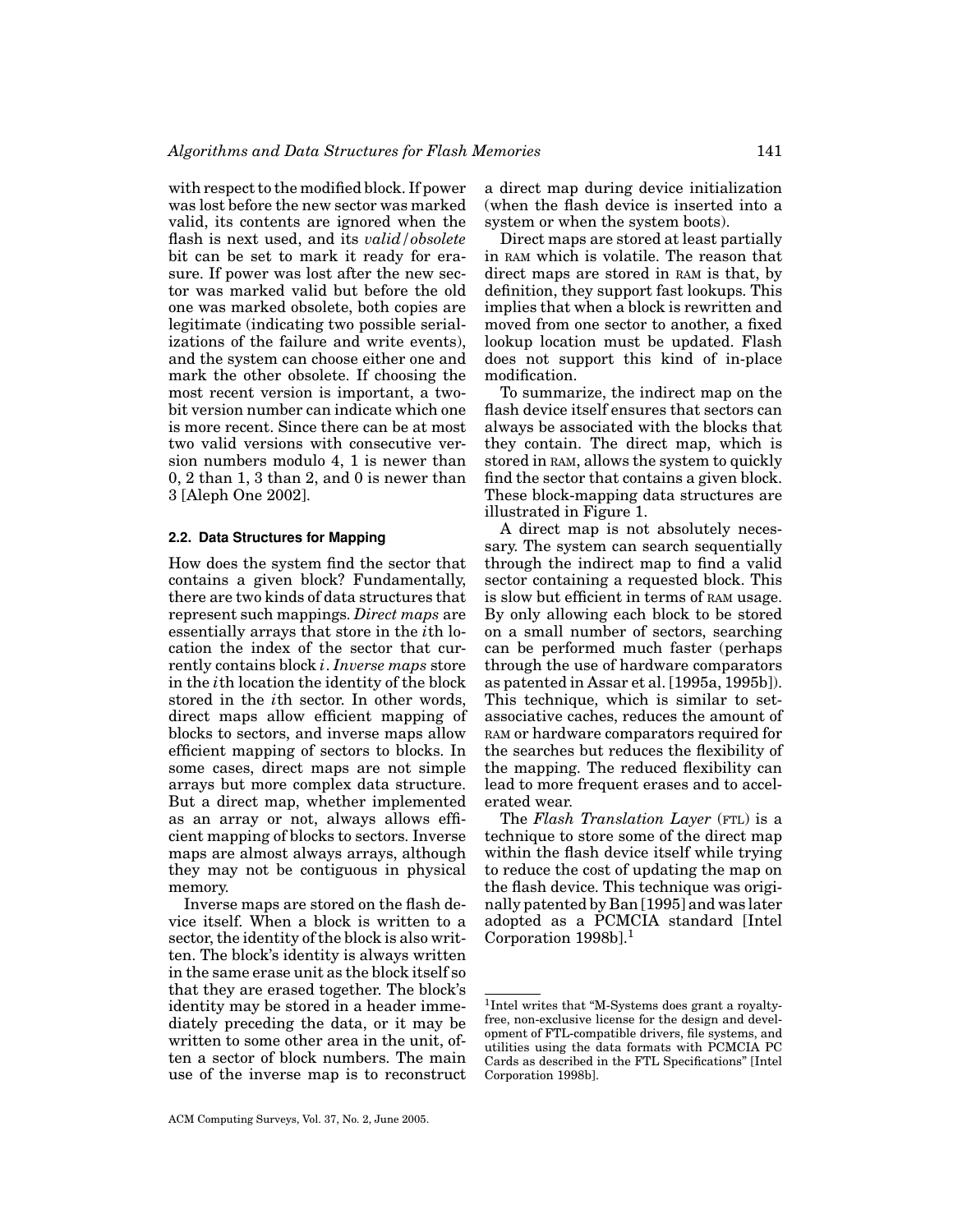

**Fig. 1**. Block mapping in a flash device. The gray array on the left is the virtual block to the physical sector direct map, residing in RAM. Each physical sector contains a header and data. The header contains the index of the virtual block stored in the sector, an erase counter, valid and obsolete bits, and perhaps an error-correction code and a version number. The virtual block numbers in the headers of populated sectors constitute the inverse map from which a direct map can be constructed. A version number allows the system to determine which of two valid sectors containing the same virtual block is more recent.

The FTL uses a combination of mechanisms, illustrated in Figure 2, to perform the block-to-sector mapping.

- (1) Block numbers are first mapped to logical block numbers which consist of a logical erase unit number (specified by the most significant bits of the logical block number) and a sector index within the erase unit. This mechanism allows the valid sectors of an erase unit to be copied to a newly-erased erase unit without changing the blockto-logical-block map since each sector is copied to the same location in the new erase unit.
- (2) This block-to-logical-block map can be stored partially in RAM and partially within the flash itself. The mapping of the first blocks, which in FAT-formatted devices change frequently, can be stored in RAM, while the rest is stored in the flash device. The transition point can be configured when the flash is formatted and is stored in a header in the beginning of the flash device.
- (3) The flash portion of the block-tological-block map is not stored contiguously in the flash but is scattered throughout the device along with an inverse map. A direct map in RAM, which is reconstructed during initialization, points to the sectors of

the map. To look up the logical number of a block, the system first finds the sector containing the mapping in the top-level RAM map, and then retrieves the mapping itself. In short, the map is stored in a two-level hierarchical structure.

- (4) When a block is rewritten and moved to a new sector, its mapping must be changed. To allow this to happen at least some of the time without rewriting the relevant mapping block, a backup map is used. If the relevant entry in the backup map which is also stored on flash is available (all 1s), the original entry in the main map is cleared, and the new location is written to the backup map. Otherwise, the mapping sector must be rewritten. During lookup, if the mapping entry is all 0s, the system looks up the mapping in the backup map. This mechanism favors sequential modification of blocks since, in such cases, multiple mappings are moved from the main map to the backup map before a new mapping sector must be written. The backup map can be sparse; not every mapping sector must have a backup sector.
- (5) Finally, logical erase units are mapped to physical erase units using a small direct map in RAM. Because it is small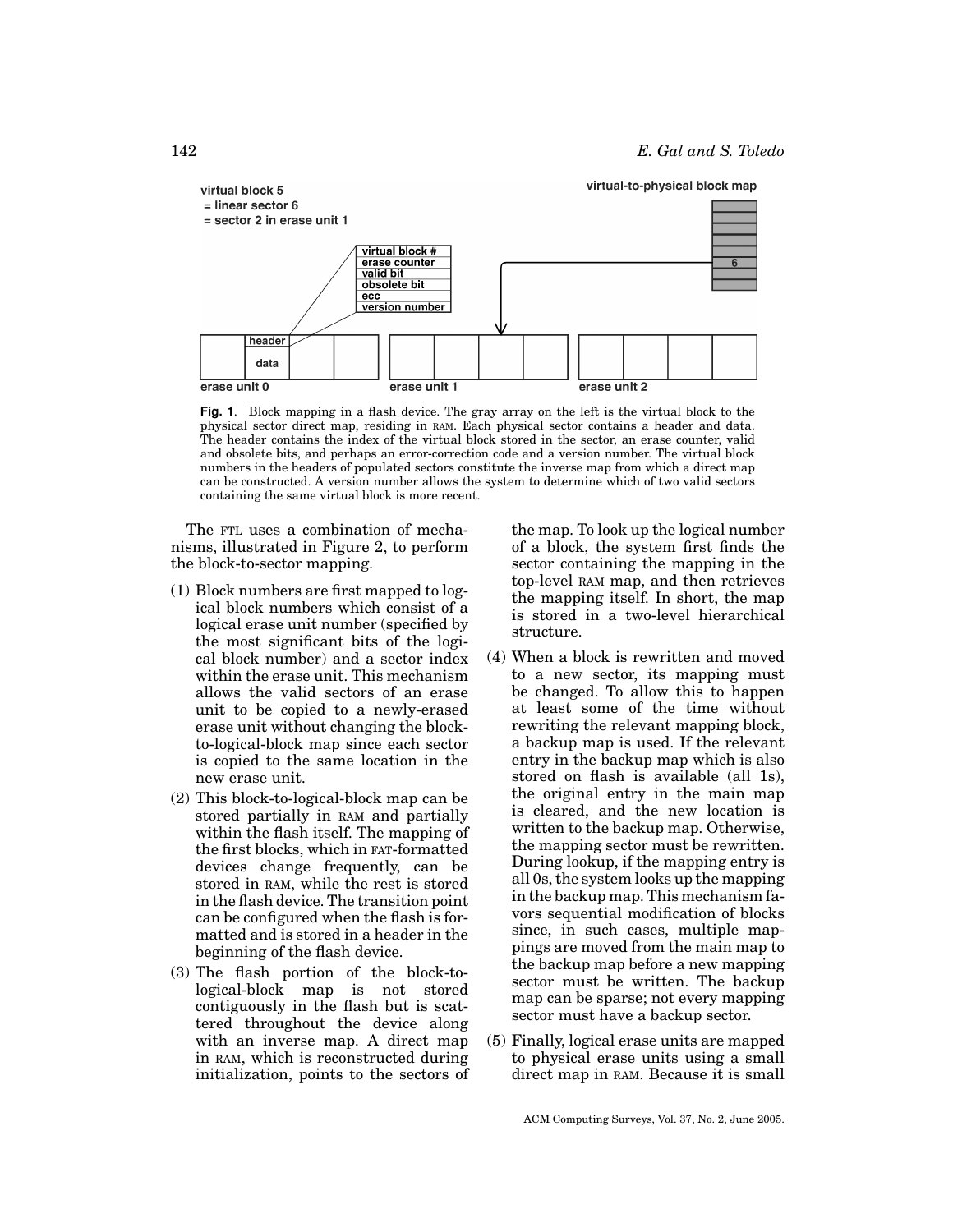

**Fig. 2**. An example of the FTL mapping structures. The system in the figure maps two logical erase units onto three physical units. Each erase unit contains four sectors. Sectors that contain page maps contain four mappings each. Pointers represented as gray rectangles are stored in RAM. The virtual-to-logical page maps, shown on the top right, are not contiguous so a map in RAM maps their sectors. Normally, the first sectors in the primary map reside in RAM as well. The replacement map contains only one sector; not every primary map sector must have a replacement. The illustration of the entire device on the bottom also shows the page-map sectors. In the mapping of virtual block 5, the replacement map entry is used, because it is not free (all 1's).

(one entry per erase unit, not per sector), the RAM overhead is small. It is constructed during initialization from an inverse map; each physical erase unit stores its logical number. This direct map is updated whenever an erase unit is reclaimed.

Ban later patented a translation layer for NAND devices, called NFTL [Ban 1999]. It is simpler than the FTL and comes in two types: one for devices with spare storage for each sector (sometimes called out-ofband data), and one for devices without such storage. The type of devices without spare data is less efficient but simpler, so we'll start with it. The virtual block number is broken up into a logical erase-unit number and a sector number within the erase unit. A data structure in RAM maps each logical erase unit to a chain of physical units. To locate a block, say block 5 in logical unit 7, the system searches the appropriate chain. The units in the chain are examined sequentially. As soon as one of them contains a valid sector in position 5, it is returned. The 5th sectors in earlier units in the chain are obsolete, and

the 5th sectors in later units are still free. To update block 5, the new data is written to sector 5 in the first unit in the chain where it is still free. If sector 5 is used in all the units in the chain, the system adds another unit to the chain. To reclaim space, the system folds all the valid sectors in the chain to the last unit in the chain. That unit becomes the first unit in the new chain, and all the other units in the old chain are erased. The length of chains is one or longer.

If spare data is available in every sector, the chains are always of length one or two. The first unit in the chain is the primary unit, and blocks are stored in it in their nominal sectors (sector 5 in our example). When a valid sector in the primary unit is updated, the new data are written to an arbitrary sector in the second unit in the chain, the replacement unit. The replacement unit can contain many copies of the same virtual block, but only one of them is valid. To reclaim space, or when the replacement unit becomes full, the valid sectors in the chain are copied to a new unit and the two units in the old chain are erased.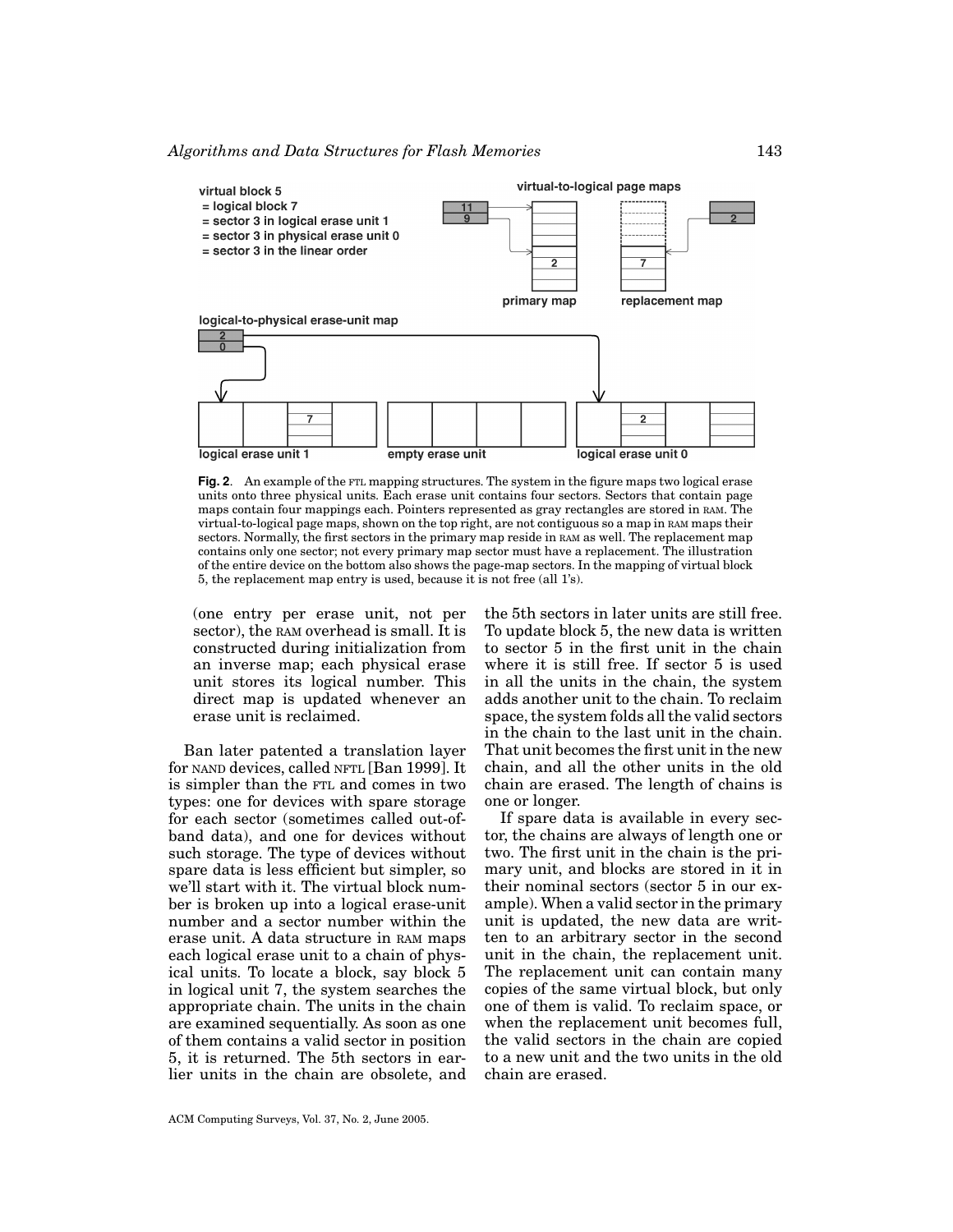

Fig. 3. Block mapping with variable-length sectors. Fixed sized headers are added to one end of the erase unit, and variable-length sectors are added to the other size. The figure shows a unit with four valid sectors, two obsolete ones, and some free space (including a free header, the third one).

It is also possible to map variable-length logical blocks onto flash memory, as shown in Figure 3. Wells et al. [1998] patented such a technique, and a similar technique was used by the Microsoft Flash File System [Torelli 1995]. The motivation for the Wells et al. [1998] patent was compressed storage of standard disk sectors. For example, if the last 200 bytes of a 512-byte sector are all zeros, the zeros can be represented implicitly rather than explicitly, thereby saving storage. The main idea in such techniques is to fill an erase unit with variable-length data blocks from one end of the unit, say the low end, while filling fixed-size headers from the other end. Each header contains a pointer to the variable-length data block that it represents. The fixed-size headers allow constant time access to data (i.e, to the first word of the data). The fixed-size headers offer another potential advantage to systems that reference data blocks by logical erase-unit number and a block index within the unit. The Microsoft Flash File System [Torelli 1995] is one such system. In this system, a unit can be reclaimed and defragmented without any need to update references to the blocks that were relocated. We describe this mechanism in more detail in the following.

Smith and Garvin [1999] patented a similar system but at a coarser granularity. Their system divides each erase unit into a header, an allocation map, and several fixed-size sectors. The system allocates storage in blocks comprised of one or more contiguous sectors. Such blocks are usually called *extents*. Each allocated extent is described by an entry in the allocation map. The entry specifies the location and length of the extent and the virtual block number of the first sector in the extent (the other sectors in the extent store consecutive virtual blocks). When a virtual block within an extent is updated, the extent is broken into two or three new extents, one of which contain the now obsolete block. The original entry for the extent in the allocation map is marked as invalid, and one or two new entries are added at the end of the map.

### **2.3. Erase-Unit Reclamation**

Over time, the flash device accumulates obsolete sectors and the number of free sectors decrease. To make space for new blocks and for updated blocks, obsolete sectors must be reclaimed. Since the only way to reclaim a sector is to erase an entire unit, reclamation (sometimes called *garbage collection*) operates on entire erase units.

Reclamation can take place either in the background (when the CPU is idle) or ondemand when the amount of free space drops below a predetermined threshold. The system reclaims space in several stages.

- —One or more erase units are selected for reclamation.
- —The valid sectors of these units are copied to newly allocated free space elsewhere in the device. Copying the valid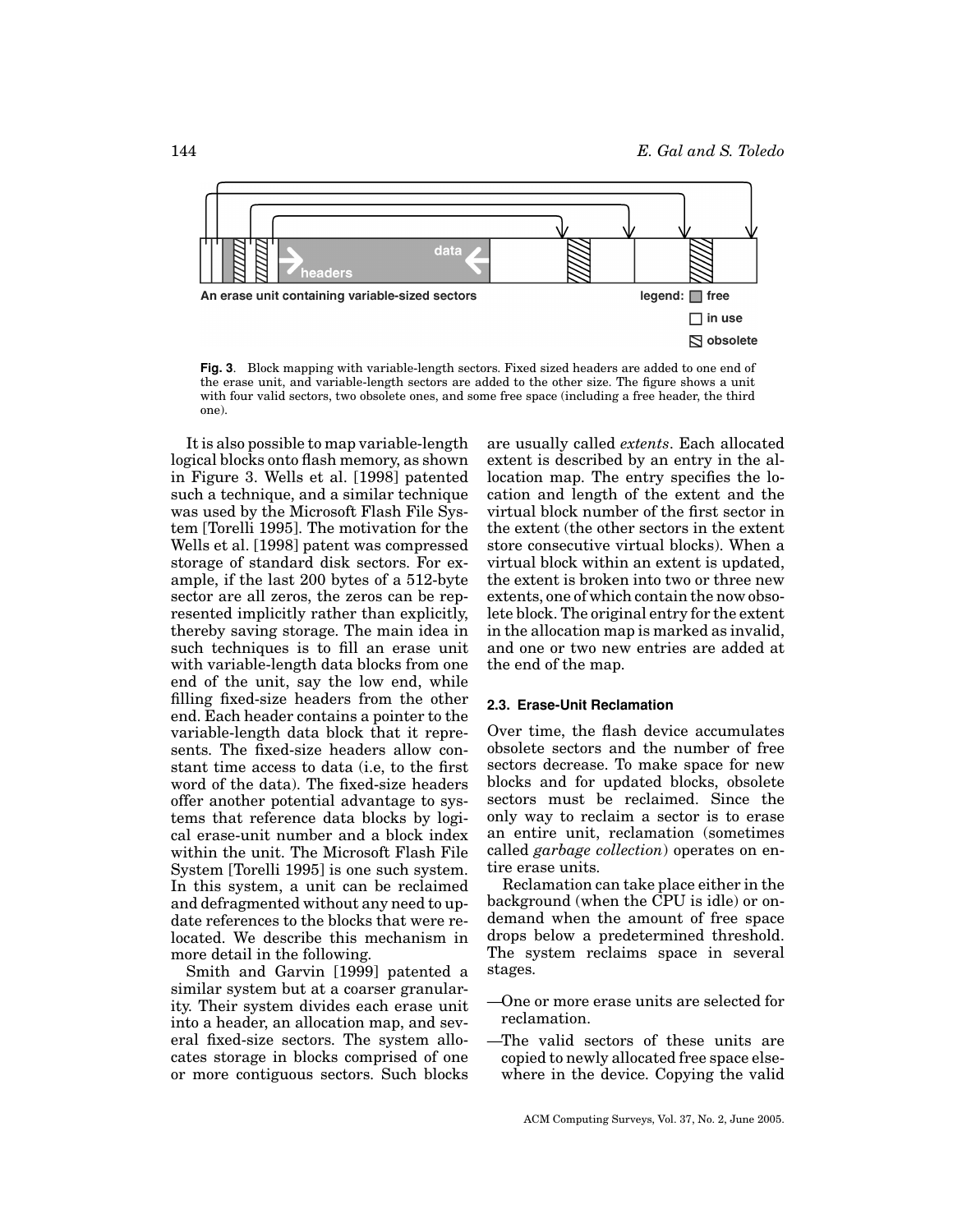data prior to erasing the reclaimed units ensures persistence even if a fault occurs during reclamation.

- —The data structures that map logical blocks to sectors are updated, if necessary, to reflect the relocation.
- —Finally, the reclaimed erase units are erased and their sectors are added to the free-sector reserve. This stage might also include writing an erase-unit header on each newly-erased unit.

Immediately following the reclamation of a unit, the number of free sectors in the device is at least one unit's worth. Therefore, the maximum amount of useful data that a device can contain is smaller by one erase unit than its physical size. In many cases, the system keeps at least one or two free and erased units at all times to allow all the valid data in a unit that is being reclaimed to be relocated to a single erase unit. This scheme is absolutely necessary when data is stored on the unit in variable-size blocks since, in this case, fragmentation may prevent reclamation altogether.

The reclamation mechanism is governed by two policies: which units to reclaim, and where to relocate valid sectors to. These policies are related to another policy which governs sector allocation during block updates. These three interrelated policies affect the system in three ways. They affect the effectiveness of the reclamation process which is measured by the number of obsolete sectors in reclaimed units; they affect wear leveling; and they affect the mapping data structures (some relocations require simple map updates and some require complex updates).

The goals of wear leveling and efficient reclamation are often contradictory. Suppose that an erase unit contains only socalled static data, data that is never or rarely updated. Efficiency considerations suggest that this unit should not be reclaimed since reclaiming it would not free up any storage—its data will simply be copied to another erase unit which will immediately become full. But although reclaiming the unit is inefficient, this reclamation can reduce the wear on other units and thereby level the wear. Our supposition that the data is static implies that it will not change soon (or ever). Therefore, by copying the contents of the unit to another unit which has undergone many erasures, we can reduce future wear on the other unit.

Erase-unit reclamation involves a fourth policy, but it is irrelevant to our discussion. The fourth policy triggers reclamation events. Clearly, reclamation must take place when the system needs to update a block but no free sector is available. This is called on-demand reclamation. But some systems can also reclaim erase units in the background when the flash device, or the system as a whole, are idle. The ability to reclaim in the background is largely determined by the overall structure of the system. Some systems can identify and utilize idle periods, while others cannot. The characteristics of the flash device are also important. When erases are slow, avoiding on-demand erases improves the response time of block updates; when erases are fast, the impact of an ondemand erase is less severe. Also, when erases can be interrupted and resumed later, a background erase operation has little or no impact on the response time of a block update, but when erases are uninterruptible, a background erase operation can delay a block update. However, all of these issues are largely orthogonal to the algorithms and data structures that are used in mapping and reclamation so we do not discuss this issue any further.

*2.3.1. Wear-Centric Reclamation Policies and Wear-Measuring Techniques.* In this section, we describe reclamation techniques that are primarily designed to reduce wear. These techniques are used in systems that separate efficient reclamation and wear leveling. Typically, the system uses an efficiency-centric reclamation policy most of the time but switches to a wear-centric technique that ignores efficiency once in a while. Sometimes uneven wear triggers the switch, and sometimes it happens periodically whether or not wear is even.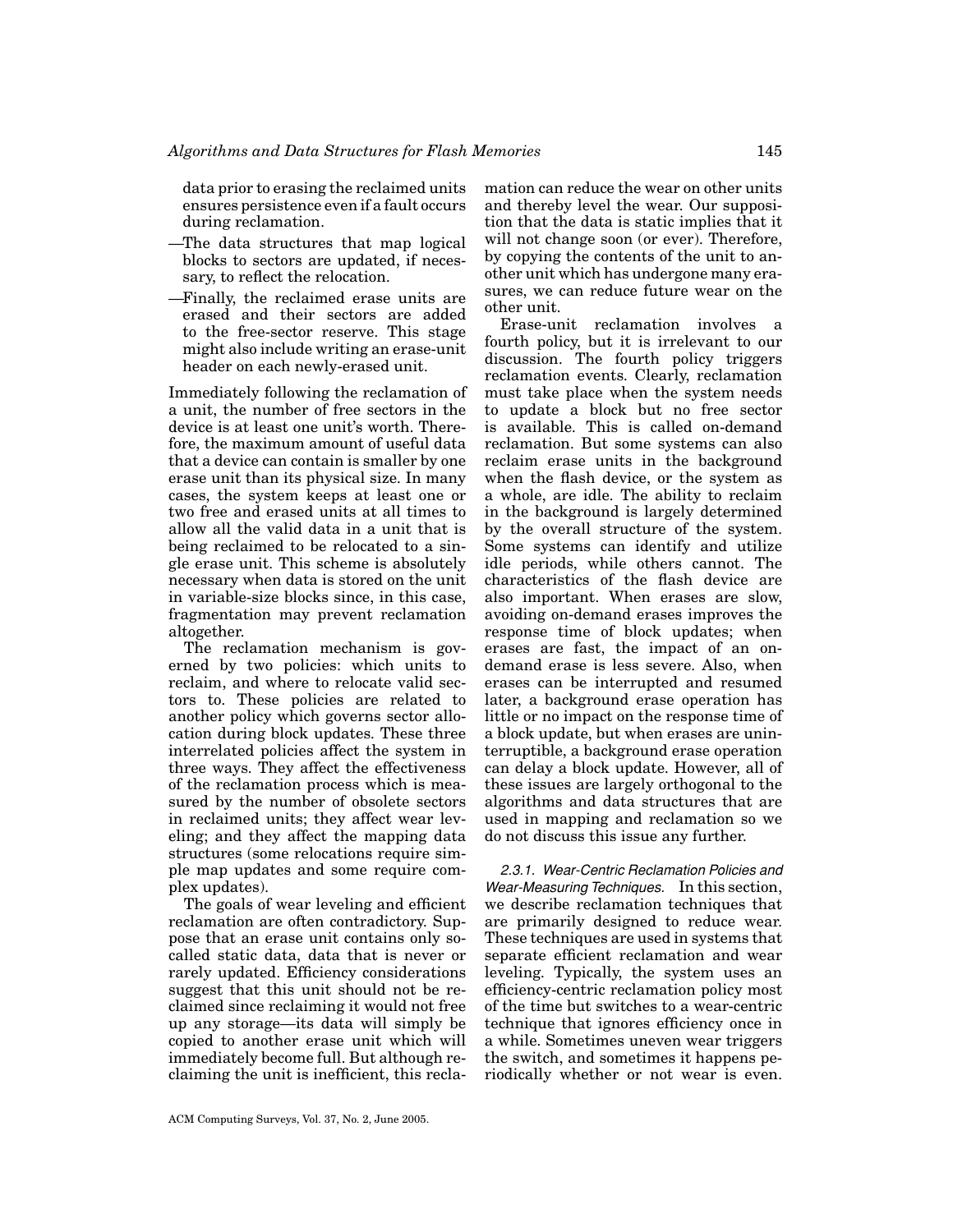Many techniques attempt to level the wear by measuring it; therefore, this section will also describe wear-measurement mechanisms.

Lofgren et al. [2000, 2003] patented a simple wear-leveling technique that is triggered by erase-unit reclamation. In this technique, the header of each erase unit includes an erase counter. Also, the system sets aside one erase unit as a spare. When one of the most worn-out units is reclaimed, its counter is compared to that of the least worn-out unit. If the difference exceeds a threshold, say 15,000, a wear-leveling relocation is used instead of a simple reclamation. The contents of the least-worn out unit (or one of the leastworn out units) are relocated to the spare unit, and the contents of the most worn out unit, the one whose reclamation triggered the event, are copied to the just-erased least-worn out unit. The most worn-out unit that was reclaimed becomes the new spare. This technique attempts to identify worn-out sectors and static blocks and to relocate static blocks to worn-out sectors. In the next wear-leveling event, it will be used to store the blocks from the least-worn out units. Presumably, the data in the least-worn out unit are relatively static; storing them on a worn-out unit reduces the chances that the worn-out unit will soon undergo further rapid wear. Also, by removing the static data from the least worn-out unit, we usually bring its future erase rate close to the average of the other units.

Clearly, any technique that relies on erase counters in the erase-unit headers is susceptible to loss of an erase counter if power is lost after a unit is erased but before the new counter is written to the header. The risk is higher when erase operations are slow.

One way to address this risk is to store the erase counter of unit *i* on another unit  $j \neq i$ . One such technique was patented by Marshall and Manning [1998], as part of a flash file system. Their system stores an erase counter in the header of each unit. Prior to the reclamation of unit *i*, the counter is copied to a specially-marked area in an arbitrary unit  $j \neq i$ . Should

power be lost during the reclamation, the erase count of *i* will be recovered from unit *j* after power is restored. Assar et al. [1996] patented a simpler but less efficient solution. They proposed a bounded unary 8-bit erase counter which is stored on another erase unit. The counter of unit *i*, which is stored on another unit  $j \neq i$ , starts at all ones, and a bit is cleared every time *i* is erased. Because the counter can be updated, it does not need to be erased every time unit *i* is erased. On the other hand, the number of updates to the erase counter is bounded. When it reaches the maximum (8 in their patent), further erases of unit *i* will cause loss of accuracy in the counter. In their system, such counters were coupled with periodic global restarts of the wear-leveling mechanism in which all the counters are rolled back to the erased state.

Jou and Jeppesen III [1996] patented a technique that maintains an upper bound on the wear (number of erasures). The bound is always correct but not necessarily tight. Their system uses an erasebefore-write strategy: the valid contents of an erase unit chosen for reclamation are copied to another unit, but the unit is not erased immediately. Instead, it is marked in the flash device as an erasure candidate and added to a priority queue of candidates in RAM. The queue is sorted by wear; the unit with the least wear in the queue (actually the least-wear bound) is erased when the system needs a free unit. If power is lost during an erasure, the new bound for the erased unit is set to the minimum wear among the other erase candidates plus 1. Since the pre-erasure bound on the unit was less than or equal to that of all the other ones in the queue, the new bound may be too high, but it is correct. (The patent does not increase the bound by 1 over that of the minimum in the queue; this yields a wear estimate that may be just as useful in practice but not a bound.) This technique levels the wear to some extent by delaying reuse of worn-out units. The evenness of the wear in this technique depends on the number of surplus units: if the queue of candidates is short, reuse of worn-out units cannot be delayed much.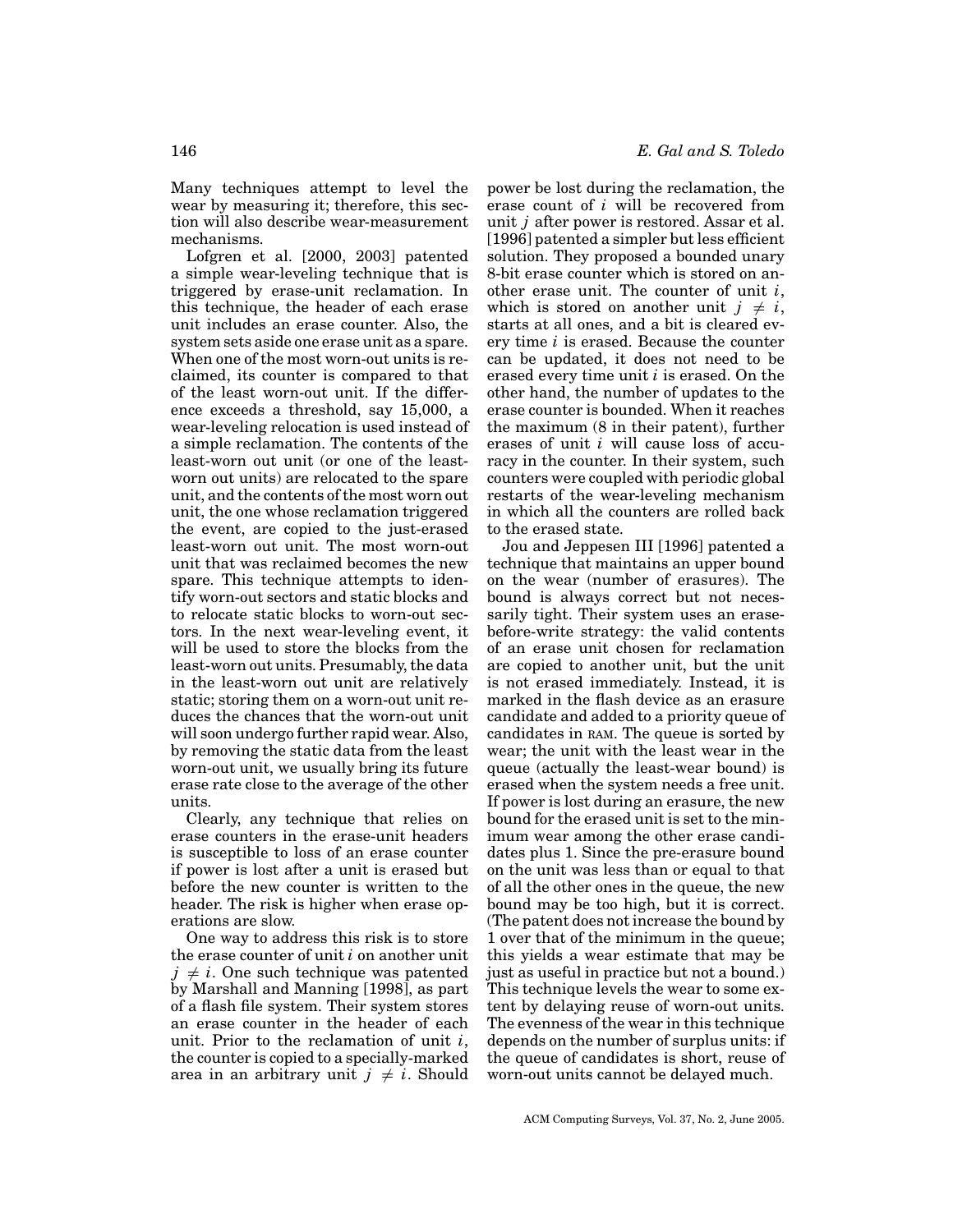Another solution to the same problem, patented by Han [2000], relies on wear-estimation using erase latencies. On some flash devices, the erase latency increases with wear. Han's technique compares erase times in order to rank erase unit by wear. This avoids altogether the need to store erase counters. The wear rankings can be used in a wear-leveling relocation or allocation policy. Without explicit erase counters, the system can only estimate the wear of a unit after it is erased in a session. Therefore, this technique is probably not applicable in its pure form (without counters) when sessions are short and only a few units are erased.

Another approach to wear leveling is to rely on randomness rather than on estimates of actual wear. Woodhouse [2001] proposed a simple randomized wearleveling technique. Every 100th reclamation the system selects for reclamation a unit containing only valid data, at random. This has the effect of moving static data from units with little wear to units with more wear. If this technique is used in a system that otherwise always favors reclamation efficiency over wear leveling, extreme wear imbalance can still occur. If units are selected for reclamation, based solely upon the amount of invalid data they contain, a little worn-out unit with a small amount of invalid data may never be reclaimed.

At about the same time, Ban [2004] patented a more robust technique. His technique, like the one of Lofgren et al. [2000, 2003], relies on a spare unit. Every certain number of reclamations, an erase unit is selected at random, its contents relocated to the spare unit, and it is marked as the new spare. The trigger for this wearleveling event can be deterministic, say the 1000th erase since the last event, or random. Using a random trigger ensures that wear leveling is triggered even if every session is short and encompasses only a few erase operations. The aim of this technique is to have every unit undergo a fairly large number of random swaps, say 100, during the lifetime of the flash device. The large number of swaps is supposed to diminish the likelihood that an erase unit stores static data for much of the device's lifetime. In addition, the total overhead of wear leveling in this technique is predictable and evenly spread in time.

It appears that the idea behind this technique was used in earlier software. M-Systems developed and marketed software called TrueFFS, a block-mapping device driver that implements the FTL. The M-Systems literature [Dan and Williams 1997] states that TrueFFS uses a wearleveling technique that combines randomness with erase counts. Their literature claimed that the use of randomness eliminates the need to protect the exact erase counts stored in each erase unit. The details of the wear-leveling algorithm of TrueFFS are not described in the open literature or in patents.

*2.3.2. Combining Wear-Leveling with Efficient Reclamation.* We now describe policies that attempt to address both wear leveling and efficient reclamation.

Kawaguchi et al. [1995], describe one such policy. They implemented a block device driver for a flash device. The driver was intended for use with a log-structured Unix file system which we describe in the following. This file system operates much like a block-mapping mechanism: it relocates block on update, and reclaims erase units to free space. Kawaguchi et al. [1995] describe two reclamation policies. The first policy selects the next unit for reclamation based on a weighted benefit/cost ratio. The benefit of a unit reclamation is the amount of invalid space in the unit, and the cost is incurred by the need to read the valid data and write it back elsewhere. This is weighted by the age of the block, the time since the last invalidation. A large weight is assumed to indicate that the remaining valid data in the unit is relatively static. This implies that the valid occupancy of the unit is unlikely to decrease soon so there is no point in waiting until the benefit increases. In other words, the method tries to avoid reclaiming units whose benefit/cost ratio is likely to increase soon. This policy is not explicitly designed to level wear, but it does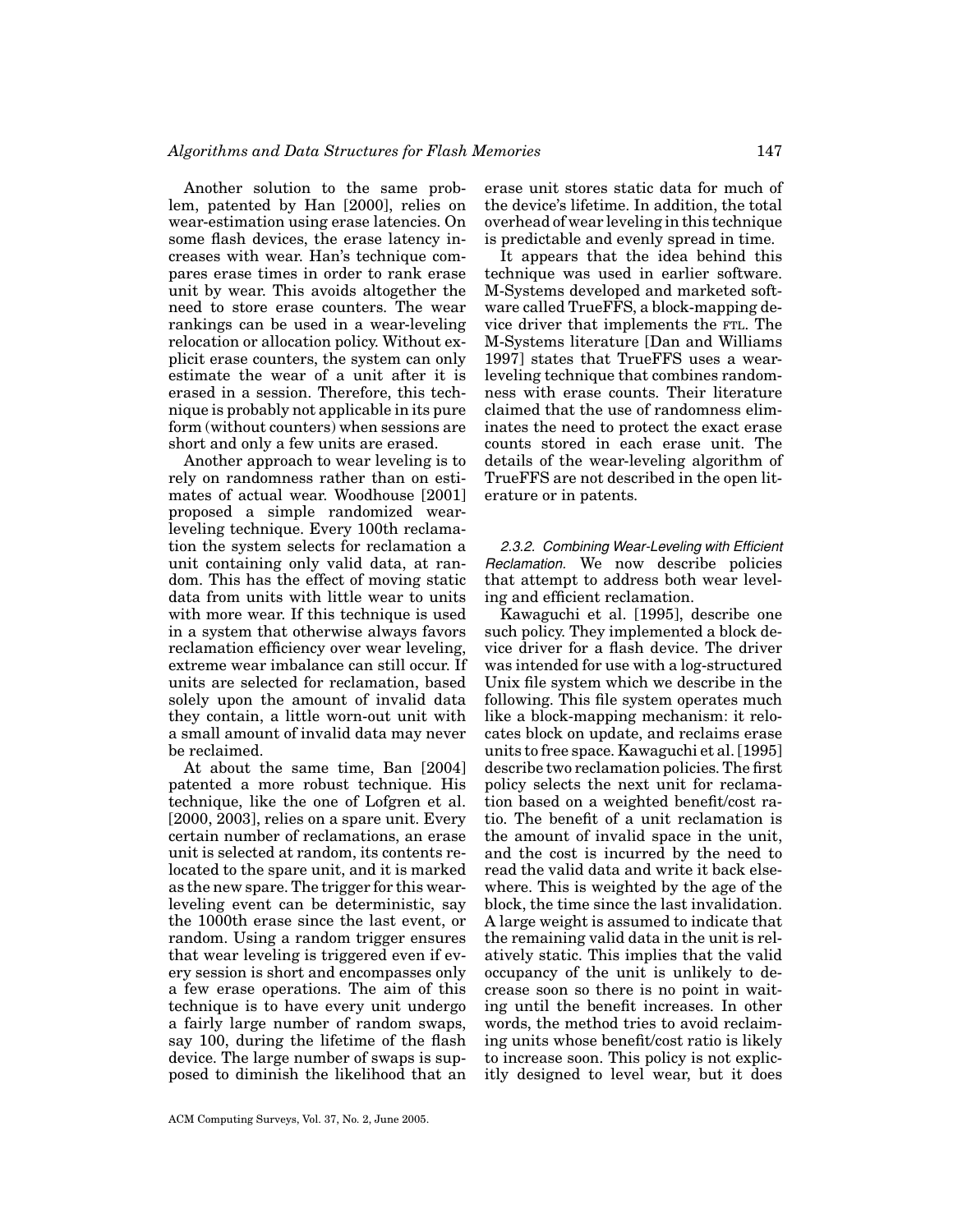result in some wear leveling since it ensures that blocks with some invalid data are eventually reclaimed, even if the amount of invalid data in them is small.

Kawaguchi et al. [1995] found that this policy still leads to inefficient reclamation in some cases and proposed a second policy which tends to improve efficiency at the expense of worse wear leveling. They proposed to write data to two units. One unit is used for sectors relocated during the reclamation of so-called cold units, ones that were not modified recently. The other unit is used for sectors relocated from hot units and for updating blocks not undergoing reclamation. This policy tends to cluster static data in some units and dynamic data in others. This, in turn, tends to increase the efficiency of reclamation, because units with dynamic data tend to be almost empty upon reclamation, and static units do not need to be reclaimed at all because they often contain no invalid data. Clearly, units with static data can remain unreclaimed for long periods which leads to uneven wear unless a separate explicit wear-leveling mechanism is used.

A more elaborate policy is described by Wu and Zwaenepoel [1994]. Their system partitions the erase units into fixedsize partitions. Lower-numbered partitions are supposed to store hot virtual blocks, while higher-numbered partitions are supposed to store cold virtual blocks. Each partition has one active erase unit that is used to store updated blocks. When a virtual block is updated, the new data is written to a sector in the active unit in the same partition that the block currently resides in. When the active unit in a partition fills up, the system finds the unit with the least valid sectors in the same partition and reclaims it. During reclamation, valid data in the unit that is being reclaimed is copied to the beginning of an empty unit. Thus, blocks that are not updated frequently tend to slide toward the beginning of erase units. Blocks that were updated after the unit they are on became active, and are hence hot, tend to reside toward the end of the unit. This allows Wu and Zwaenepoel's [1994] system to classify blocks as hot or cold.

The system tries to achieve a roughly constant reclamation frequency in all the partitions. Therefore, hot partitions should contain fewer blocks than cold partitions because hot data tends to be invalidated more quickly. At every reclamation, the system compares the reclamation frequency of the current partition to the average frequency. If the partition's reclamation frequency is higher than average, some of its blocks are moved to neighboring partitions. Blocks from the beginning of the unit being reclaimed are moved to a colder partition, and blocks from the end are moved to a hotter partition.

Wu and Zwaenepoel [1994] employ a simple form of wear leveling. When the erase count of the most worn-out unit is higher by 100 than that of the least wornout unit, the data on them is swapped. This probably works well when the least worn-out unit contains static or nearly static data. If this is the case, then swapping the extreme units allows the most worn-out unit some time to rest.

We shall discuss Wu and Zwaenepoel's [1994] system again later in the survey. The system was intended as a main memory replacement not as a disk replacement, so it has some additional interesting features that we describe in Section 4.

Wells [1994] patented a reclamation policy that relies on a weighted combination of efficiency and wear leveling. The system selects the next unit to be reclaimed based on a score. The score of a unit *j* is defined to be

score( *j*) = 0.8 × obsolete( *j*) + 0.2 × (max *<sup>i</sup>* {erasures(*i*)} − erasures( *j*)) ,

where obsolete( $j$ ) is the amount of invalid data in unit  $j$ , and erasures $(j)$  is the number of erasures that unit *j* has undergone. The unit with the maximal score is reclaimed next. Since obsolete( *j*) and erasures $(j)$  are measured in different units, the precise weights of the two terms, 0.8 and 0.2 in the system described in the patent, should depend on the space-measurement metric. The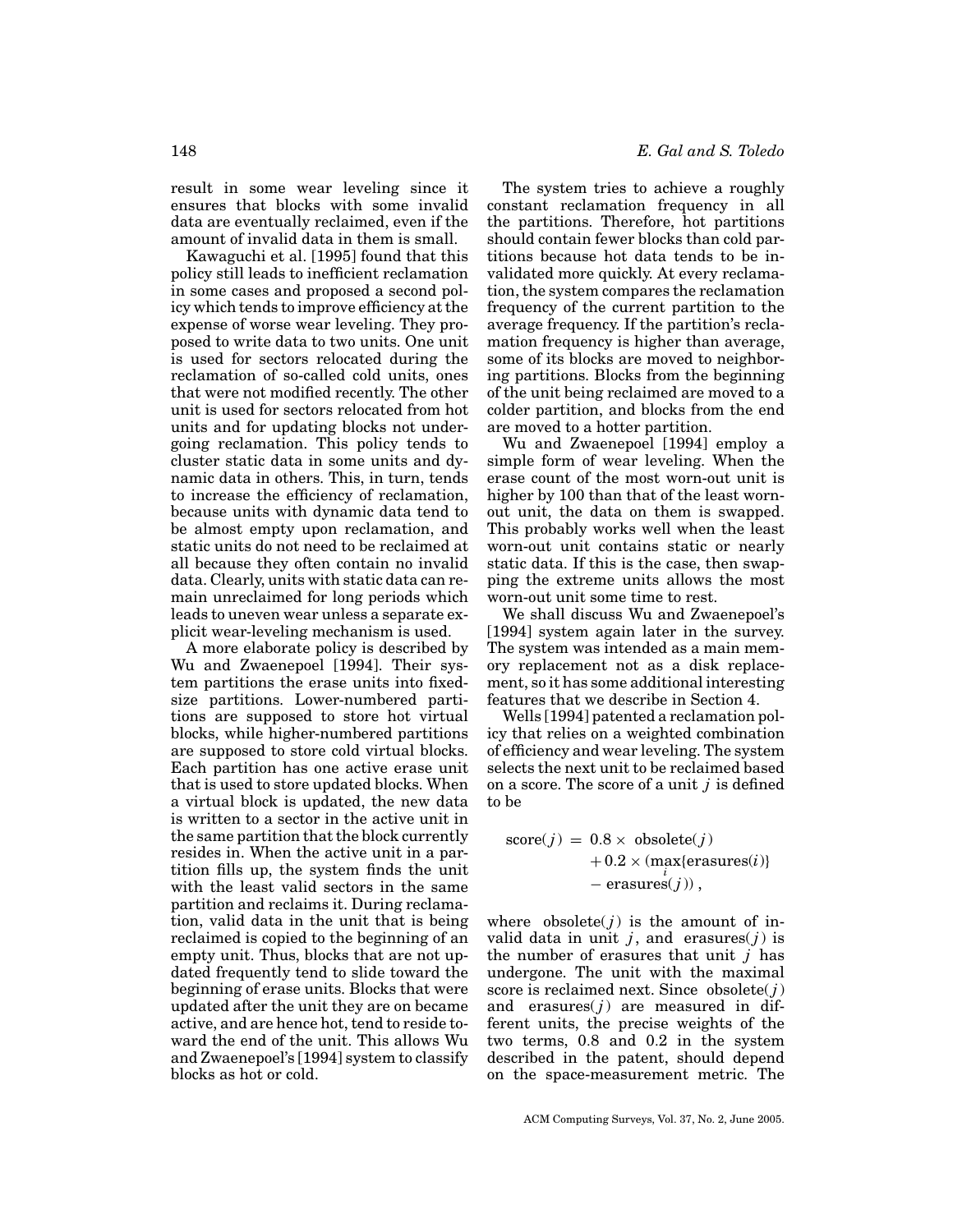principle, however, is to weigh efficiency heavily and wear differences lightly. After enough units have been reclaimed using this policy, the system checks whether more aggressive wear leveling is necessary. If the difference between the most and the least worn out units is 500 or higher, the system selects additional units for reclamation, using a wear-heavy policy that maximizes a different score,

score ( *j*) = 0.2 × obsolete( *j*) + 0.8 × (max *<sup>i</sup>* { erasures(*i*)} − erasures( *j*)) .

The combined policy is designed to first ensure a good supply of free sectors, and once that goal is achieved to ensure that the wear imbalance is not too extreme. In the wear-leveling phase, efficiency is not important since that phase only starts after there are enough free sectors. Also, there is no point in activating the wear-leveling phase where wear is even since this will just increase the overall wear.

Chiang et al. [1999] proposed a block clustering that they call CAT. Chiang and Chang [1999] later proposed an improved technique, called DAC. At the heart of these methods lies a concept called *temperature*. The temperature of a block is an estimate of the likelihood that it will be updated soon. The system maintains a temperature estimate for every block using two simple rules: (1) when a block is updated, its temperature rises, and (2), blocks cool down over time. The CAT policy classifies blocks into three categories: read-only (absolutely static), cold, and hot. The category that a block belongs to does not necessarily matches its temperature because, in CAT, blocks are only reclassified during reclamation. Each erase unit stores blocks from one category. When an erase unit is reclaimed, its valid sectors are reclassified. CAT selects units for reclamation by maximizing the score function

 $\text{cat-score}(j) = \frac{\text{obsolete}(j) \times \text{age}(j)}{\text{valid}(j) \times \text{erasures}(j)},$ 

ACM Computing Surveys, Vol. 37, No. 2, June 2005.

where  $valid(j)$  is the amount of valid data in unit  $j$ , and  $age(j)$  is a discrete monotone function of the time since the last erasure of unit *j*. This score function leads the system to prefer units with a lot of obsolete data and little valid data, units that have not been reclaimed recently, and units that have not been erased many times. This combines efficiency with some degree of wear leveling. The CAT policy also includes an additional wear-leveling mechanism: when an erase unit nears the end of its life, it is exchanged with the least wornout unit.

The DAC policy is more sophisticated. First, blocks may be classified into more than three categories. More importantly, blocks are reclassified on every update so a cold block that heats up will be relocated to a hotter erase unit, even if the units that store it never get reclaimed while it is valid.

TrueFFS selects units for reclamation based on both the amount of invalid data, the number of erasures, and identification of static areas [Dan and Williams 1997]. The details are not described in the open literature. TrueFFS also tries to cluster related blocks so that multiple blocks in the same unit are likely to become invalid together. This is done by trying to map contiguous logical blocks onto a single unit under the assumption that higherlevel software (i.e., a file system) attempts to cluster related data at the logical-block level.

Kim and Lee [2002] proposed an adaptive scheme for combining wear leveling and efficiency in selecting units for reclamation. Their scheme is designed for a file system not for a block-mapping mechanism but since it is applicable for blockmapping mechanisms, we describe it here. Their scheme, which is called CICL, selects an erase unit (actually a group of erase units called a *segment*) for reclamation by minimizing the following score,

$$
\text{cicl-score}(j) = (1 - \lambda) \left( \frac{\text{valid}(j)}{\text{valid}(j) + \text{obsolete}(j)} \right)
$$

$$
+ \lambda \left( \frac{\text{erasures}(j)}{1 + \text{max}_{i} \{ \text{erasures}(i) \}} \right).
$$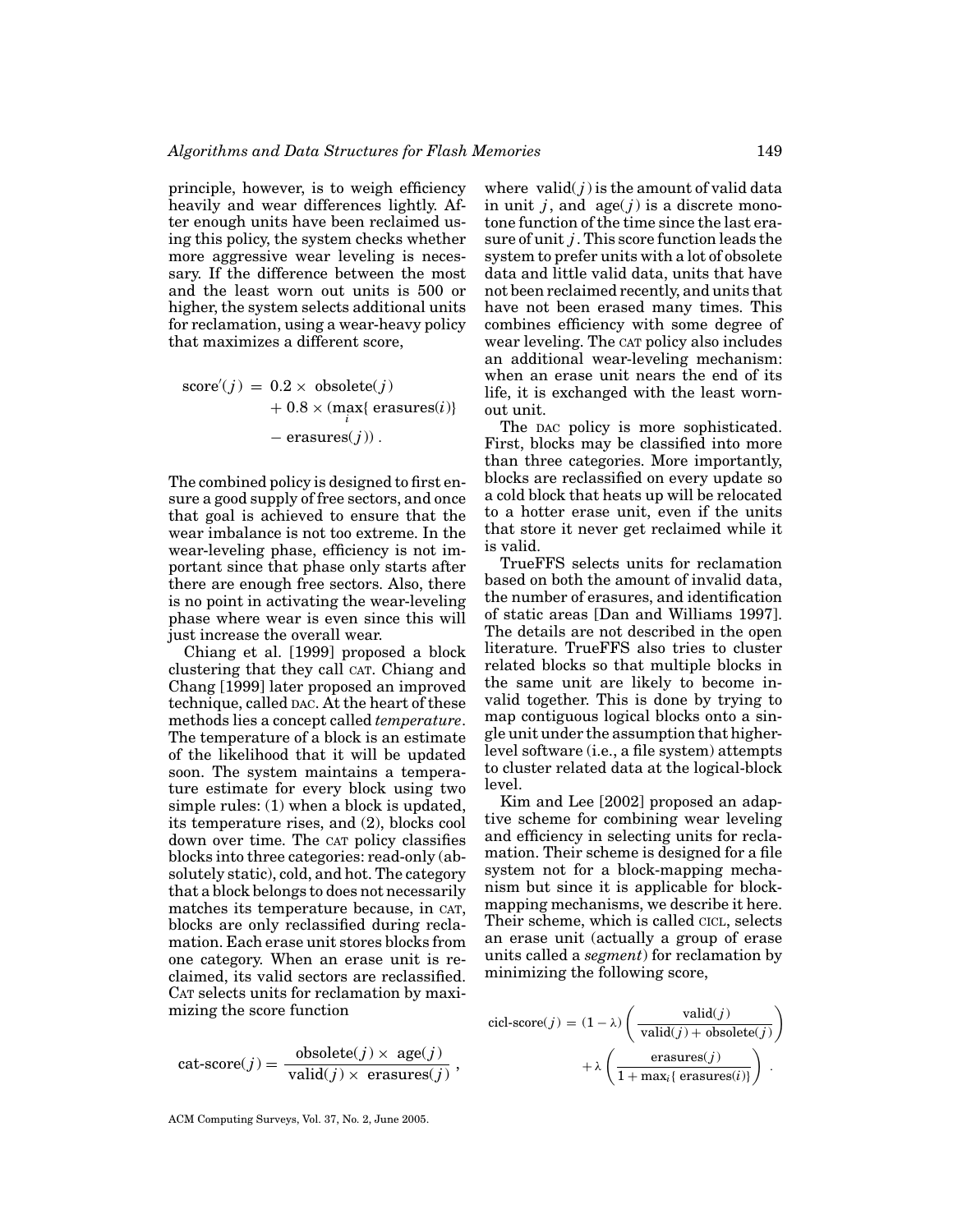In this expression,  $\lambda$  is not a constant, but a monotonic function that depends on the discrepancy between the most and the least worn-out units,

$$
0 < \lambda(\max_i\{\text{erasures}(i)\} - \min_i\{\text{erasures}(i)\}) < 1.
$$

When  $\lambda$  is small, units are selected for reclamation mostly upon efficiency considerations. When  $\lambda$  is high, unit selection is driven mostly by wear, with preference given to young units. Letting  $\lambda$  grow when wear become uneven and shrink when it evens out leads to more emphasis on wear when wear is imbalanced, and more emphasis on efficiency when wear is roughly even. Kim and Lee [2002] augment this policy with two other techniques for clustering data and for unit allocation but these are file-system specific, so we describe them later in the survey.

*2.3.3. Real-Time Reclamation.* Reclaiming an erase unit to make space for new or updated data can take a considerable amount of time. A slow and unpredictable reclamation can cause a real-time system to miss a deadline. Chang et al. [2004] proposed a guaranteed reclamation policy for real-time systems with periodic tasks. They assume that tasks are periodic, and that each task provides the system with its period, with per-period upper bounds on CPU time and the number of sector updates.

Chang et al.'s system [2004] relies on two principles. First, it uses a greedy reclamation policy that reclaims the unit with the least amount of valid data, and it only reclaims units when the number of free sectors falls below a threshold. (This policy is used only under deadline pressure; for nonreal-time reclamation, a different policy is used.) This policy ensures that every reclamation generates a certain number of free sectors. Consider, for example, a 64MB flash device that is used to store 32MB worth of virtual blocks, and that reclamation is triggered when the amount of free space falls below 16MB. When reclamation is triggered, the device must contain more than 16MB of obsolete data. Therefore, on average, a quarter of the sectors on a unit are obsolete. There must be at least one unit with that much obsolete data, so by reclaiming it, the system is guaranteed to generate a quarter of a unit's worth of free sectors.

To ensure that the system meets the deadlines of all the tasks that it admits, every task is associated with a *reclamation task*. These tasks reclaim at most one unit every time one of them is invoked. The period of a reclamation task is chosen so that it is invoked once every time the task it is associated with writes  $\alpha$  blocks, where  $\alpha$  is the number of sectors that are guaranteed to be freed in every reclamation. This ensures that a task uses up free sectors at the rate that its associated reclamation task frees sectors. (If a reclamation task does not reclaim a unit because there are many free pages, the system is guaranteed to have enough sectors for the associated task.) The system admits a task only if it can meet the deadlines of both it and its reclamation task.

Chang et al. [2004] also proposed a slightly more efficient reclamation policy that avoids unnecessary reclamation and an auxiliary wear-leveling policy that the system applies when it is not under deadline pressure.

### **3. FLASH-SPECIFIC FILE SYSTEMS**

Block-mapping technique present the flash device to higher-level software, in particular file systems, as a rewritable block device. The block device driver (or a hardware equivalent) perform the blockto-sector mapping, erase-unit reclamation, wear leveling, and perhaps even recovery, of the block device to a designated state following a crash. Another approach is to expose the hardware characteristics of the flash device to the file-system layer and let it manage erase units and wear. The argument is that an end-to-end solution can be more efficient than stacking a file system designed for the characteristics of magnetic hard disks on top of a device driver designed to emulate disks using flash.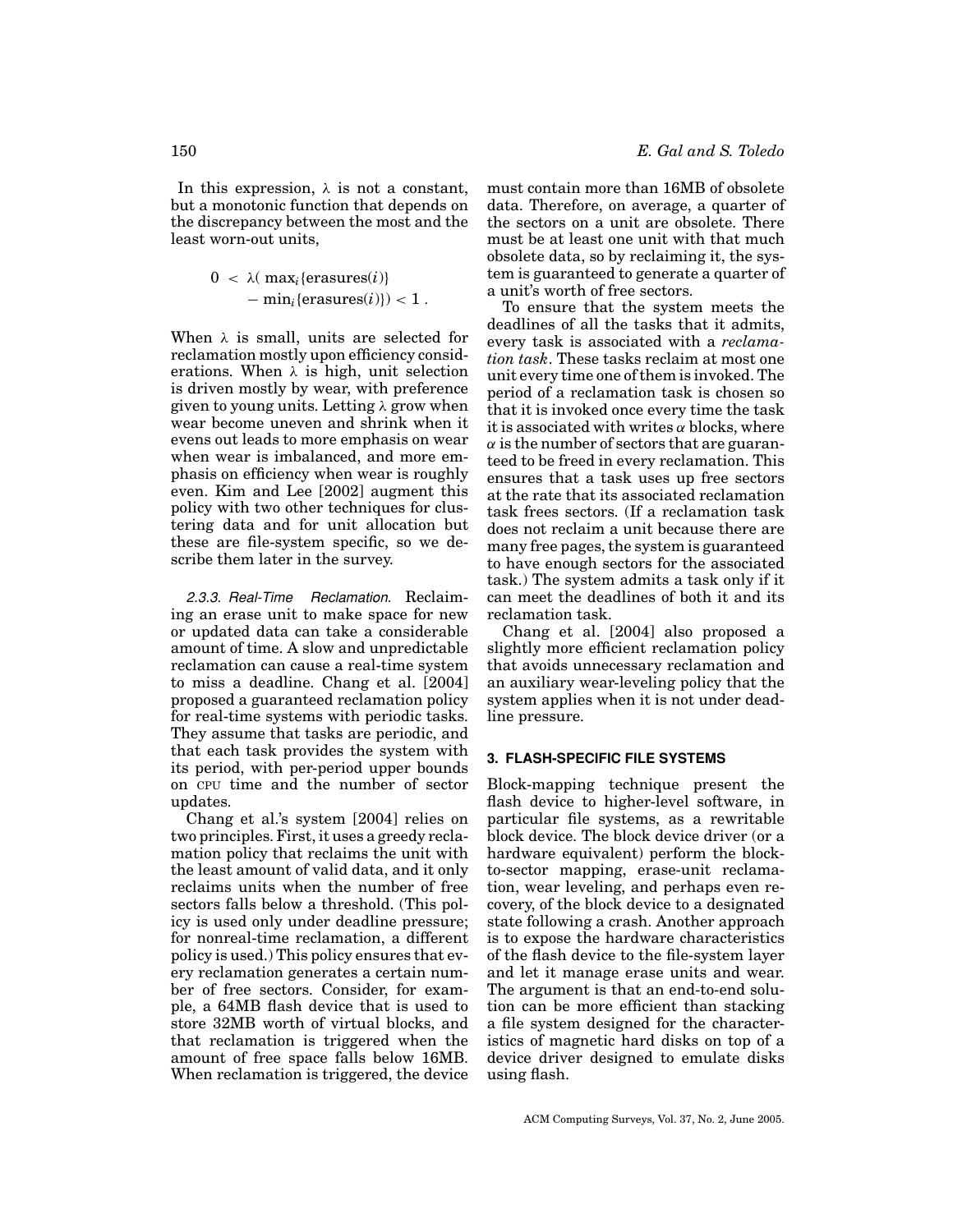The block-mapping approach does have several advantages over flash-specific file systems. First, the block-mapping approach allows developers to utilize existing file system implementations, thereby reducing development and testing costs. Second, removable flash devices, such as CompactFlash and SmartMedia, must use storage formats that are understood by all the platforms in which users need to use them. These platforms currently include Windows, Mac, and Linux/Unix operating systems as well as hand-held devices such as digital cameras, music players, PDAs, and phones. The only rewritable file system format supported by all major operating systems is FAT so removable devices typically use it. If the removable device exposes the flash memory device directly, then the host platforms must also understand the headers that describe the content of erase units and sectors. The standardization of the FTL allows these headers to be processed on multiple platforms; this is also the approach taken by the SmartMedia standard. Another approach, invented by SunDisk (now San-Disk) and typified by the CompactFlash format, is to hide the flash memory device behind a disk interface implemented in hardware as part of the removable device so the host is not required to understand the flash header format. Typically, using a CompactFlash on a personal computer does require even a special device driver because the existing disk device-driver can access the device.

Even on a removable device that must use a given file system structure, say a FAT file system, combining the file system with the block-mapping mechanism yields benefits. Consider the deletion of a file, for example. If the system uses a standard file system implementation on top of a block-mapping device driver, the deleted file's data sectors will be marked as free in a bitmap or file-allocation table, but they will normally not be overwritten or otherwise be marked as obsolete. Indeed, when the file system is stored on a magnetic disk, there is no reason to move the read-write head to these now free sectors. But if the file system is stored on a flash

device, the deleted file's blocks, which are not marked as obsolete, are copied from one unit to another whenever the unit that stores them is reclaimed. By combining the block device driver with the file system software, the system can mark the deleted file's sectors as obsolete which prevents them from ever being copied. This appears to be the approach of FLite, a FAT file system/device driver combination software from M-Systems [Dan and Williams 1997]. Similar combination software is also sold by HCC Embedded. Their file systems are described in the following, but it is not clear whether they exploit such opportunities or not.

But when the flash memory device is not removable, a flash-specific file system is a reasonable solution and over the years, several such file systems have been developed. In the mid 1990's Microsoft tried to standardize flash-specific file systems for removable memory devices, in particular, a file system called FFS2 but this effort did not succeed. Douglis et al. [1994] report very poor write performance for this system which is probably the main reason it failed. We comment further on this file system later.

Most of the flash-specific file systems use the same overall principle, that of a *log-structured file system*. This principle was invented for file systems that utilize magnetic disks where it is not currently used much. It turns out, however, to be appropriate for flash file systems. Therefore, we next describe how log-structured file systems work, and then describe individual flash file systems.

### **3.1. Background: Log-Structured File Systems**

Conventional file systems modify information in place. When a block of data, whether containing part of a file or file system metadata, must be modified, the new contents overwrite old data in exactly the same physical locations on the disk. Overwriting makes finding data easy: the same data structure that allowed the system to find the old data will now find the new data. For example, if the modified block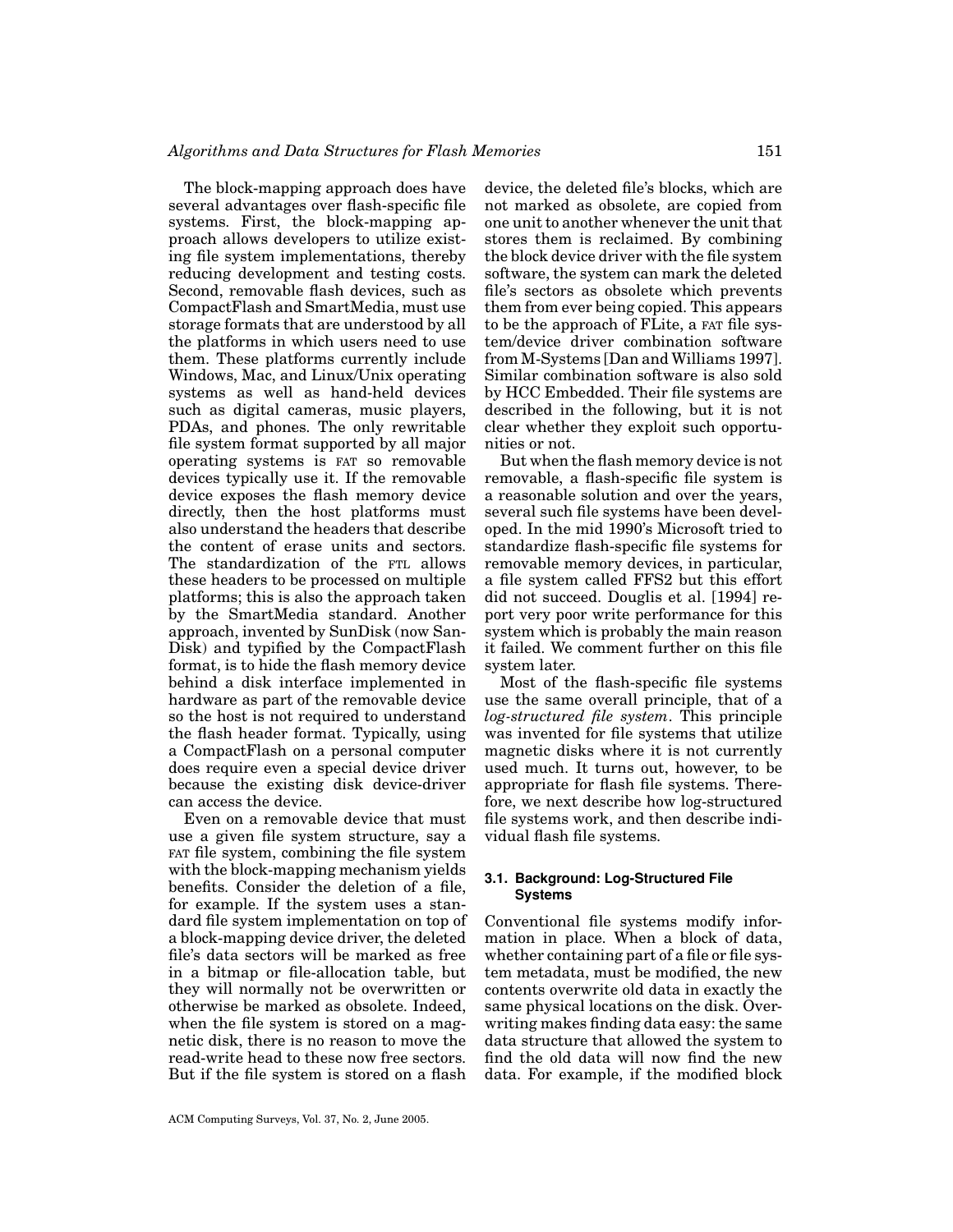contained part of a file, the pointer in the inode or in the indirect block that pointed to the old data is still valid. In other words, in conventional file systems, data items (including both metadata and user data) are mutable so pointers remain valid after modification.

In-place modification creates two kinds of problems, however. The first kind involves movement of the read-write head and disk rotation. Modifying existing data forces the system to write in specific physical disk locations so these writes may suffer long seek and rotational delays. The effect of these mechanical delays are especially severe when writing cannot be delayed, for example, when a file is closed. The second problem that in-place modification creates is the risk of metadata inconsistency after a crash. Even if writes are atomic, high-level operations consisting of several writes, such as creating or deleting a file, are not atomic so the file system data structure may be in an inconsistent state following a crash. There are several techniques to address this issue. In *lazy-write* file systems, a fixing-up process corrects the inconsistencies following a crash prior to any use of the file system. The fixing-up can delay the recovery of the computer system from the crash. In *careful-write* systems, metadata changes are performed immediately according to a strict ordering so that, after a crash, the data structure is always in a consistent state except perhaps for loss of disk blocks which are recovered later by a garbage collector. This approach reduces the recovery time but amplifies the effect of mechanical disk delays. *Soft updates* is a generalization of careful writing, where the file system is allowed to cache modified metadata blocks; they are later modified according to a partial ordering that guarantees that the only inconsistencies following a crash are loss of disk blocks. Experiments with this approach have shown that it delivers performance similar to that of journaling file systems [Rosenblum and Ousterhout 1992; Seltzer et al. 1993] which we describe next, but currently only Sun uses this approach. In *journaling* file systems, each metadata modification is written to a journal (or a log) before the block is modified in place. Following a crash, the fixingup process examines the tail of the log and either completes or rolls back each metadata operation that may have been interrupted. Except for Sun Solaris systems which use soft updates almost all the commercial and free operating systems today use journaling file systems such as NTFS on Windows, JFS on AIX and Linux, XFS on IRIX and Linux, ext3 and reiserfs on Linux, and the new journaling HFS+ on MacOS.

Log-structured file systems take the journaling approach to the limit: the journal *is* the file system. The disk is organized as a log, a continuous medium that is in principle infinite. In reality, the log consist of fixed-sized segments of contiguous areas of the disk, chained together into a linked list. Data and metadata are always written to the end of the log; they never overwrite old data. This raises two problems: how do you find the newly-written data, and how do you reclaim disk space occupied by obsolete data? To allow newlywritten data to be found, the pointers to the data must change so the blocks containing these blocks must also be written to the log, and so on. To limit the possible snowball effect of these rewrites, files are identified by a logical inode index. The logical inodes are mapped to physical location in the log by a table that is kept in memory and is periodically flushed to the log. Following a crash, the table can be reconstructed by finding the most recent copy of the table in the log, and then scanning the log from that position to the end in order to find files whose position has changed after that copy was written. To reclaim disk space, a cleaner process finds segments that contain a large amount of obsolete data, copies the valid data to the end of the log (as if they were changed), and then erases the segment and adds it to the end of the log.

The rationale behind log-structured file system is that they enjoy good write performance since writing is only done to the end of the log so it does not incur seek and rotational delays (except when switching to a new segment which occurs only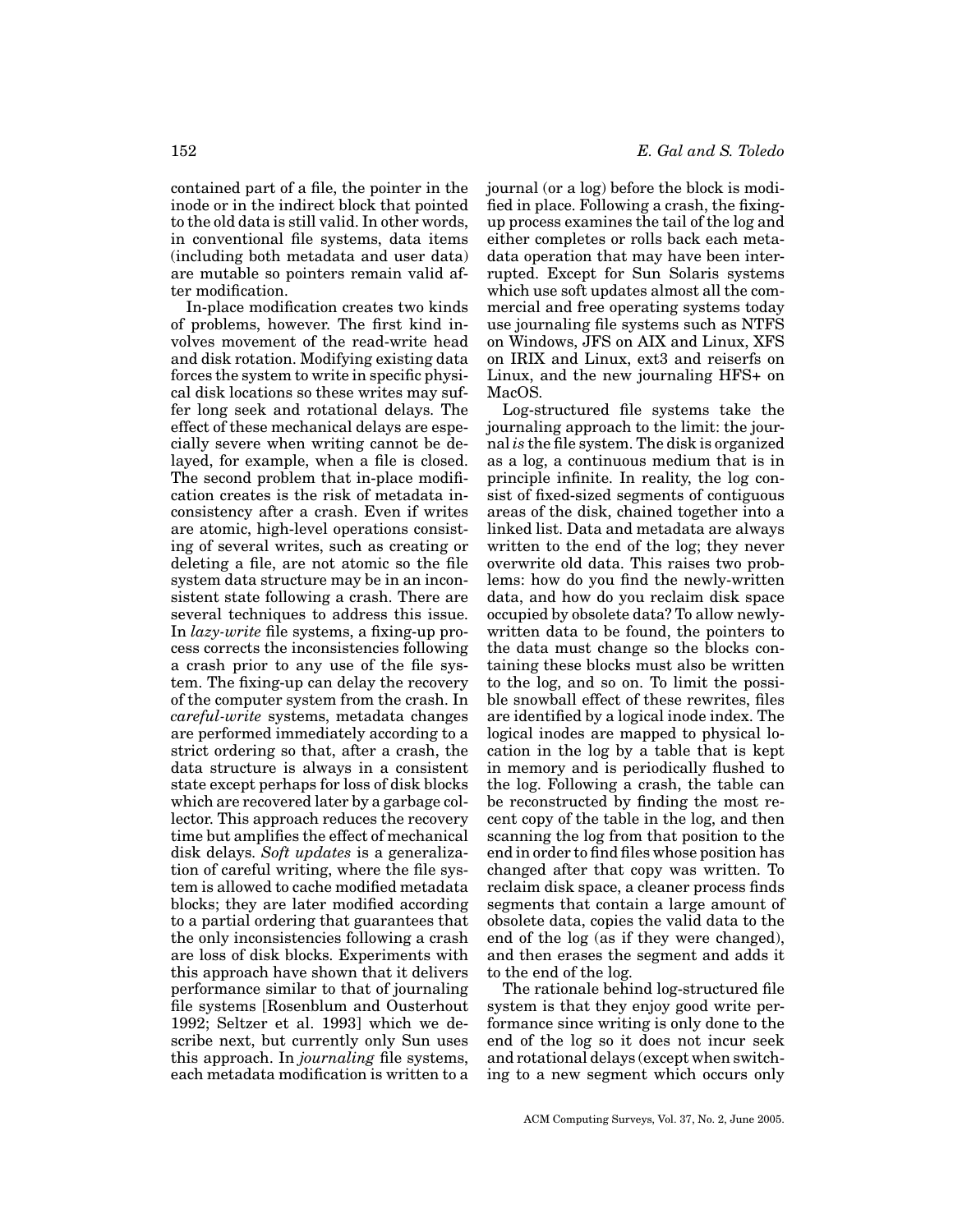rarely). On the other hand, read performance may be slow because the blocks of a file might be scattered around the disk if each block was modified at a different time, and the cleaner process might further slow down the system if it happens to clean segments that still contain a significant amount of valid data. As a consequence, log-structured file systems are not in widespread use on disks; not many have been developed and they are rarely deployed.

On flash devices, however, logstructured file systems make perfect sense. On flash, old data cannot be overwritten. The modified copy must be written elsewhere. Furthermore, logstructuring the file system on flash does not influence read performance since flash allows uniform-access-time random access. Therefore, most of the flash-specific file systems use this design principle.

Kawaguchi et al. [1995] were probably the first to identify log-structured file systems as appropriate for flash memories. Although they used the log-structured approach to design a block-mapping device driver, their paper pointed out that this approach is suitable for flash memory management in general.

Kim and Lee [2002] proposed cleaning, allocation, and clustering policies for log-structured file systems that reside on flash devices. We have already described their reclamation policy which is not file system-specific. Their other policies are specific to file systems. Their system tries to identify files that have not been updated recently and whose data is fragmented over many erase units. Once in a while, a clustering process tries to collect the blocks of such files into a single erase unit. The rationale behind this policy is that if an infrequently modified file is fragmented, it does not contribute much valid data to the units that store it so they may become good candidates for reclamation. But whenever such a unit is reclaimed, the file's data is simply copied to a new unit, thereby reducing the effectiveness of reclamation. By collecting the file's data onto a single unit, the unit is likely to contain a significant amount of valid data for

a long period until the file is deleted or updated again. Therefore, the unit is unlikely to be reclaimed soon; and the file's data is less likely to be copied over and over again. Kim and Lee [2002] propose policies for finding infrequently modified files, for estimating their fragmentation, and for selecting the collection period and scope (size).

Kim and Lee [2002] also propose to exploit clustering to improve wear leveling. They propose to allocate the most wornout free unit for storage of cold data during such collections and to allocate the least worn-out free unit for normal updates of data. The rationale here is that not-muchused data that is collected is likely to remain valid for a long period, thereby allowing a worn-out unit to rest. On the other hand, recently updated data is likely to be updated again soon so a unit that is used for normal log operations is likely to become a candidate for reclamation soon so it is better to use a little worn-out unit.

#### **3.2. The Research-In-Motion File System**

Research In Motion, a company making handheld text messaging devices and smart phones,<sup>2</sup> patented a log-structured file system for flash memories [Parker 2003]. The file system is designed to store contiguous variable-length records of data, each having a unique identifier.

The flash is partitioned into an area for programs and an area for the file system (this is fairly common and is designed to allow programs to be executed in-place directly from NOR flash memory). The file system area is organized as a perfectly circular log containing a sequence of records. Each record starts with a header containing the record's size, identity, invalidation flags and a pointer to the next record in the same file, if any.

Because the log is circular, cleaning may not be effective: the oldest erase unit may not contain much obsolete data, but it is cleaned anyway. To address this issue, the patent proposes to partition the flash further into a log for so-called hot (frequently

 $^{2}$ http://www.rim.net.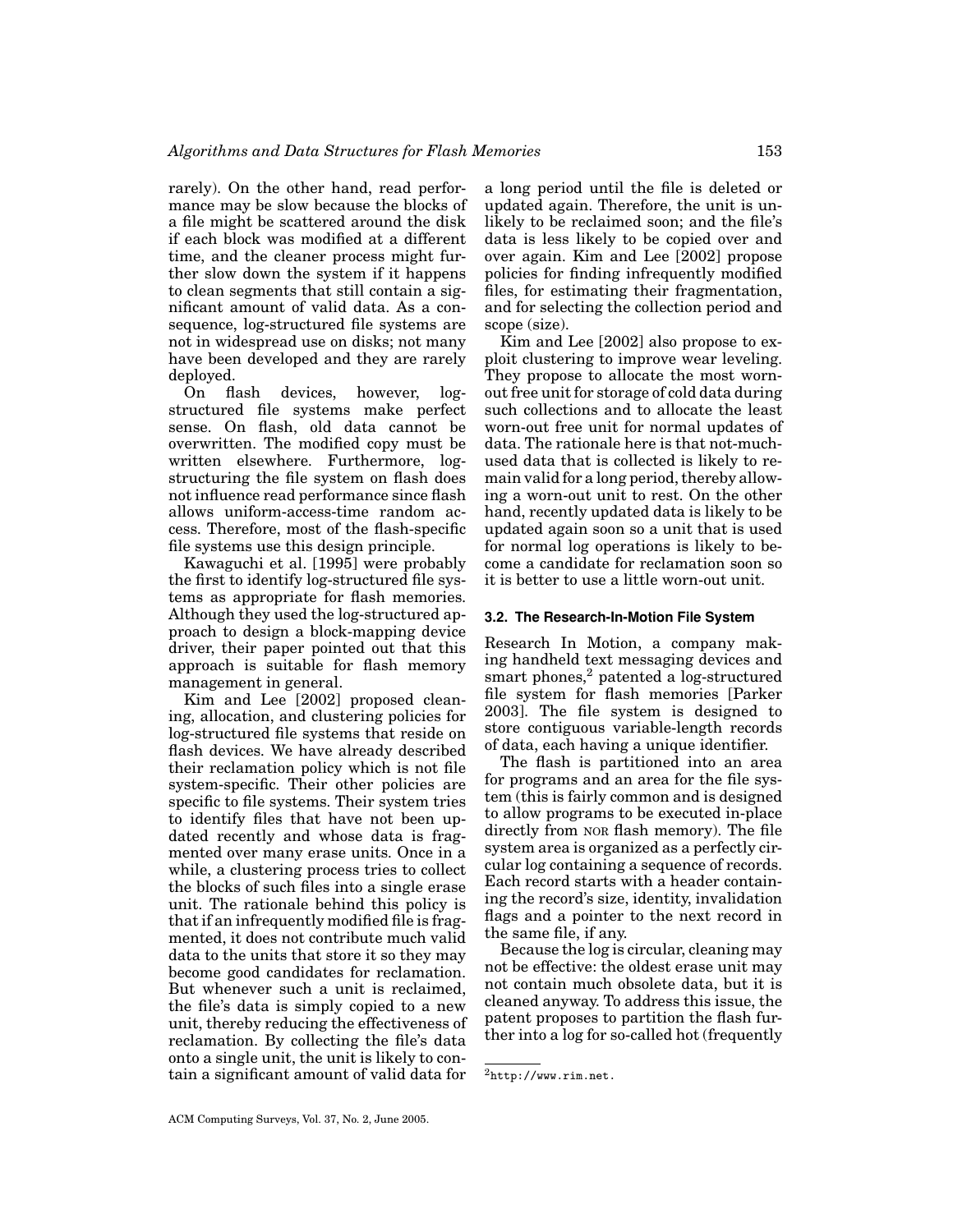modified) data and a log for cold data. No suggestion is made as to how to classify records.

Keeping the records contiguous allows the file system to return pointers directly into the NOR flash in read operation. Presumably, this is enabled by an API that only allows access to a single record at a time, not to multiple records or other arbitrary parts of files.

The patent suggests keeping a direct map in RAM, mapping each logical record number to its current location on the flash device. The patent also mentions the possibility of keeping this data structure, or parts thereof, in flash but without providing any details.

#### **3.3. The Journaling Flash Filing System**

The Journaling Flash File System (JFFS) was originally developed by Axis Communications [2004] AB for embedded Linux. It was later enhanced, in a version called JFFS2, by David Woodhouse of Red Hat [Woodhouse 2001]. Both versions are freely available under the GNU Public License (GPL). Both versions focus mainly on NOR devices and may not work reliably on NAND devices. Our description here focuses on the more recent JFFS2.

JFFS2 is a posix compliant file system. Files are represented by an inode number. Inode numbers are never reused, and each version of an inode structure on flash carries a version number. Version numbers are also not reused. The version numbers allow the host to reconstruct a direct inode map from the inverse map stored on flash.

In JFFS2, the log consists of a linked list of variable-length nodes. Most nodes contain parts of files. Such nodes contain a copy of the inode (the file's metadata), along with a range of data from the file, possibly empty. There are also special directory-entry nodes which contain a file name and an associated inode number.

At mount time, the system scans all the nodes in the log and builds two data structures. One is a direct map from each inode number to the most recent version of it on flash. This map is kept in a hash table. The other is a collection of structures that represent each valid node on the flash. Each structure participates in two linked lists, one chaining all the nodes according to physical address, to assist in garbage collection, and the other containing all the nodes of a file, in order. The list of nodes belonging to a file form a direct map of file positions to flash addresses. Because both the inode to flash address and file position to flash-address maps are only kept in RAM, the data structure on the flash can be very simple. In particular, when a file is extended or modified, only the new data and the inode are written to the flash, but no other mapping information. The obvious consequence of this design choice is high RAM usage.

JFFS2 uses a simple wear-leveling technique. Most of the time, the cleaner selects for cleaning an erase unit that contains at least some obsolete data (the article describing JFFS2 does not specify the specific policy, but it is probably based on the amount of obsolete data in each unit). But on every 100th cleaning operation, the cleaner selects a unit with only valid data in an attempt to move static data around the device.

The cleaner can merge small blocks of data belonging to a file into a new large chunk. This is supposed to improve performance, but it can actually degrade performance. If later, only part of that large chunk is modified, a new copy of the entire large chunk must be written to flash because writes are not allowed to modify parts of valid chunks.

#### **3.4. YAFFS: Yet Another Flash Filing System**

YAFFS was written by Aleph One [2002] as a NAND file system for embedded device. It has been released under the GPL and has been used in products running both Linux and Windows CE. It was written because the authors evaluated JFFS and JFFS2 and concluded that they are not suitable for NAND devices.

In YAFFS, files are stored in fixed-sized chunks which can be 512 bytes, 1KB, or 2KB in size. The file system relies on being able to associate a header with each chunk. The header is 16 bytes for 512 bytes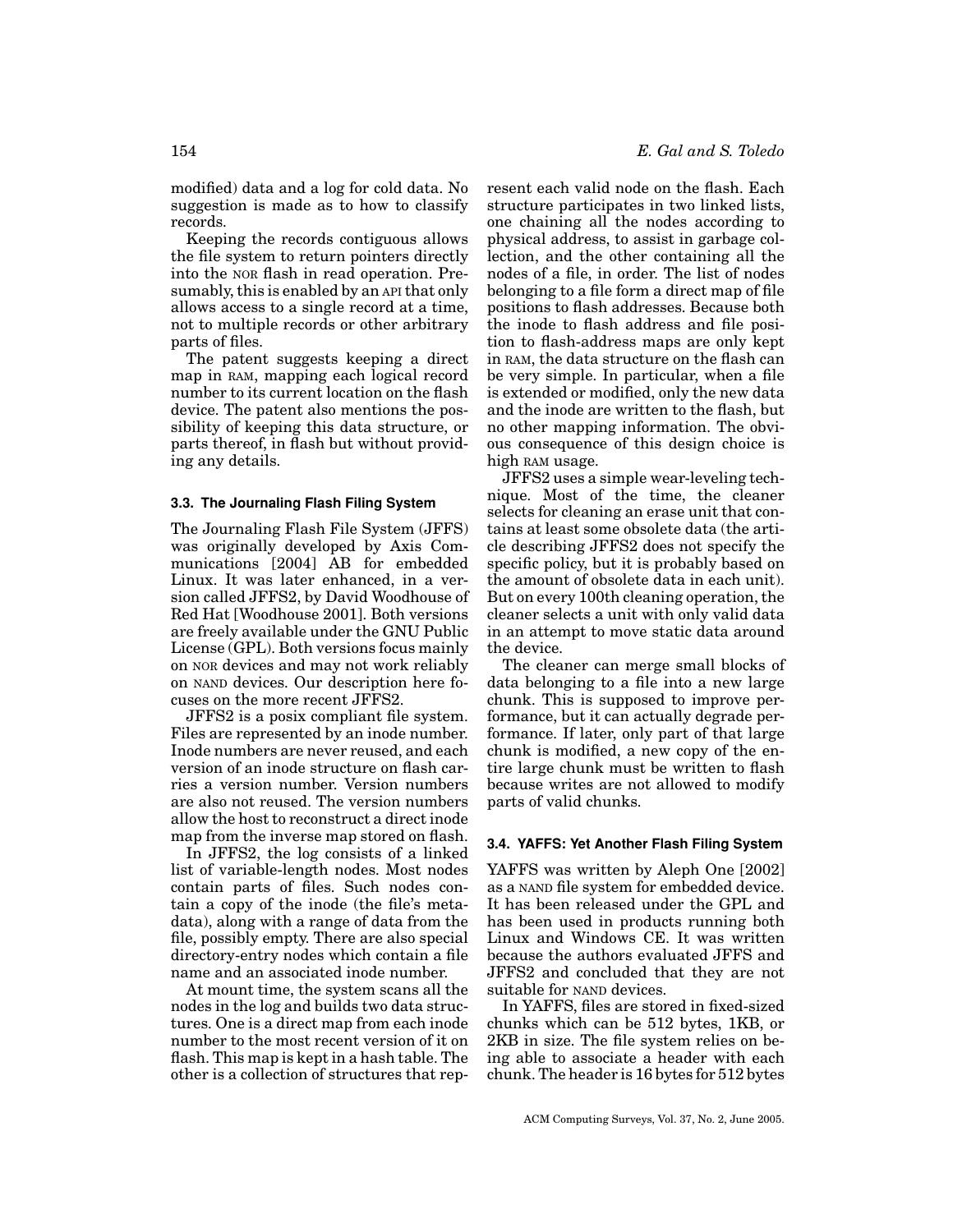chunks, 30 bytes for 1KB, and 42 bytes for 2KB. Each file (including directories) include one header chunk, containing the file's name and permissions, and zero or more data chunks. As in JFFS2, the only mapping information on flash is the content of each chunk, stored as part of the header. This implies that at mount time all the headers must be read from flash to construct the file ID and file contents maps, and that, as in JFFS, the maps of all the files are stored in RAM at all times.

To save RAM relative to JFFS, YAFFS uses a much more efficient map structure to map file locations to physical flash addresses. The mapping uses a tree structure with 32-byte nodes. Internal nodes contain 8 pointers to other nodes, and leaf nodes contain 16 2-byte pointers to physical addresses. For large flash memories, 16-bit words cannot point to an arbitrary chunk. Therefore, YAFFS uses a scheme that we call *approximate pointers*. Each pointer value represents a contiguous range of chunks. For example, if the flash contains a  $2^{18}$  chunk, each 16-bit value represents 4 chunks. To find the chunk that contains the required data block, the system searches the headers of these 4 chunks to find the right one. In essence, approximate pointers work because the data they point to are self describing. To avoid file-header modification on every append operation, each chunk's header contains the amount of data it carries; upon append, a new tail chunk is written containing the new size of the tail which, together with the number of full blocks, gives the size of the file.

The first version of YAFFS uses 512 byte chunks and invalidates chunks by clearing a byte in the header. To ensure that random bit errors, which are common in NAND devices, do not cause a deleted chunk to reappear as valid (or vice versa), invalidity is signaled by at 4 or more zero bits in the byte (that is, by a majority vote of the bits in the byte). This requires writing on each page twice before the erase unit is reclaimed.

YAFFS2 uses a slightly more complex arrangement to invalidate chunks of 1 or 2KB. The aim of this modification is

to achieve a strictly sequential writing order within erase units so that erased pages are written one after the other and never rewritten. This is achieved using two mechanisms. First, each chunk's header contains not only the file ID and the position within the file but also a sequence number. The sequence number determines which, among all the chunks representing a single block of a file, is the valid chunk. The rest can be reclaimed. Second, files and directories are deleted by moving them to a trash directory which implicitly marks all their chunks for garbage collection. When the last chunk of a deleted file is erased, the file itself can be deleted from the trash directory. (Application code cannot rescue files from this trash directory.) The RAM file-contents maps are recreated at mount time by reading the headers of the chunks by sequence number to ensure that only the valid chunk of each file block is referred to.

Wear leveling is achieved mostly by infrequent random selection of an erase unit to reclaim. But as in JFFS, most of the time an attempt is made to erase an erase unit that contains no valid data. The authors argue that wear leveling is somewhat less important for NAND devices than for NOR devices. NAND devices are often shipped with bad pages, marked as such in their headers, to improve yield, They also suffer from bit flipping during normal operation which requires using ECC/EDC codes in the headers. Therefore, the authors of YAFFS argue, file systems and block-mapping techniques must be able to cope with errors and bad pages anyways so an erase unit that is defective due to excessive wear is not particularly exceptional. In other words, uneven wear will lead to loss of storage capacity but it should not have any other impact on the file system.

### **3.5. The Trimble File System**

The Trimble file system was a NOR implemented by Marshall and Manning [1998] for Trimble Navigation (a maker of GPS equipment). Manning is also one of the authors of the more recent YAFFS.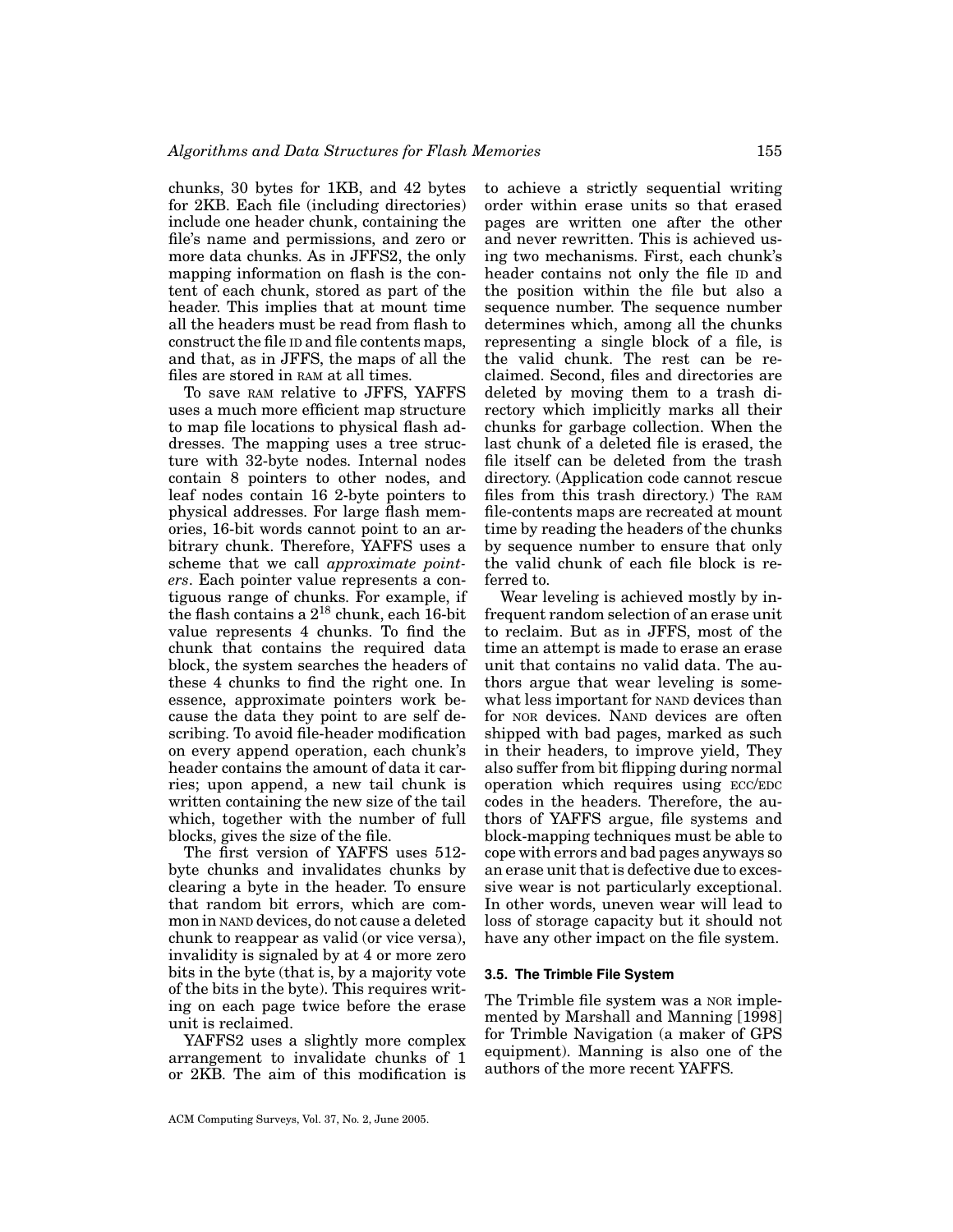The overall structure of the file system is fairly similar to that of YAFFS. Files are broken into 252-byte chunks, and each chunk is stored with a 4-byte header in a 256-byte flash sector. The 4-byte header includes the file number and chunk number within the file. Each file also includes a header sector, containing the file number, a valid/invalid word, a file name, and up to 14 file records, only one of which, the last one, is valid. Each record contains the size of the file, a checksum, and the last modification time. Whenever a file is modified, a new record is used and when they are all used up, a new header sector is allocated and written.

As in YAFFS, all the mapping information is stored in RAM during normal operation since the flash contains no mapping structures other than the inverse maps.

Erase units are chosen for reclamation based solely on the number of valid sectors that they still contain and only if they contain no free sectors. Ties are broken by erase counts to provide some wear leveling. To avoid losing the erase counts during a crash that occurs after a unit is erased but before its header is written, the erase count is written prior to erasure into a special sector containing block erasure information.

Sectors are allocated sequentially within erase units and the next erase unit to be used is selected from among the available ones based on erase counts, again providing some wear-leveling capability.

### **3.6. The Microsoft Flash File System**

In the mid 1990's, Microsoft tried to promote a standardized file system for removable flash memories which was called FFS2 (we did not find documentation of an earlier version, but we assume one existed). Douglis et al. [1994] report very poor write performance for this system which is probably the main reason it failed. By 1998, Intel [1998a] listed this solution as obsolete.

Current Microsoft documentation (as of Spring 2004) does not mention FFS2

(nor FFS). Microsoft obtained a number of patents on flash file system, and we assume that the systems described by the patents are similar to FFS2.

The earliest patent [Barrett et al. 1995] describes a file system for NOR flash devices that contain one large erase unit. Therefore, the device is treated as a writeonce device, except that bits that were not cleared when an area was first written can be cleared later. The system uses linked lists to represent the files in a directory and the data blocks of a file. When a file is extended, a new record is appended to the end of its block list. This is done by clearing bits in the next field of the last record in the current list; that field was originally left all set, indicating that it was not yet valid (the all 1s bit pattern is considered an invalid pointer).

Updating a range of bytes in a file is more difficult. A file is updated by patching the linked list, as shown in Figure 4. The first record that points to now invalid data is marked invalid by setting a replacement field to the address of a replacement record (the replacement field is actually called secondary ptr in the patent). This again uses a field that is initially left at the erased state, all 1s. The next field of the replacement record can point back to the original linked list or it can point to additional new records. But unless the update reaches to the end of the file, the new part of the linked list eventually points back to old records; hence, the list is patched. A record does not contain file data, only a pointer to a run of data. The runs of data are raw and not marked by any special header. This allows a run to be broken into three when data in its middle are updated. Three new records will point to the still valid prefix of the run, to a new replacement run, and to the still valid suffix.

The main defect in this scheme is that repeated updates to a file lead to longer and longer linked lists that must be traversed to access the data. For example, if the first 10 bytes of a file are updated *t* times, then a chain of *t* invalid records must be traversed before we reach the record that points to the most recent data.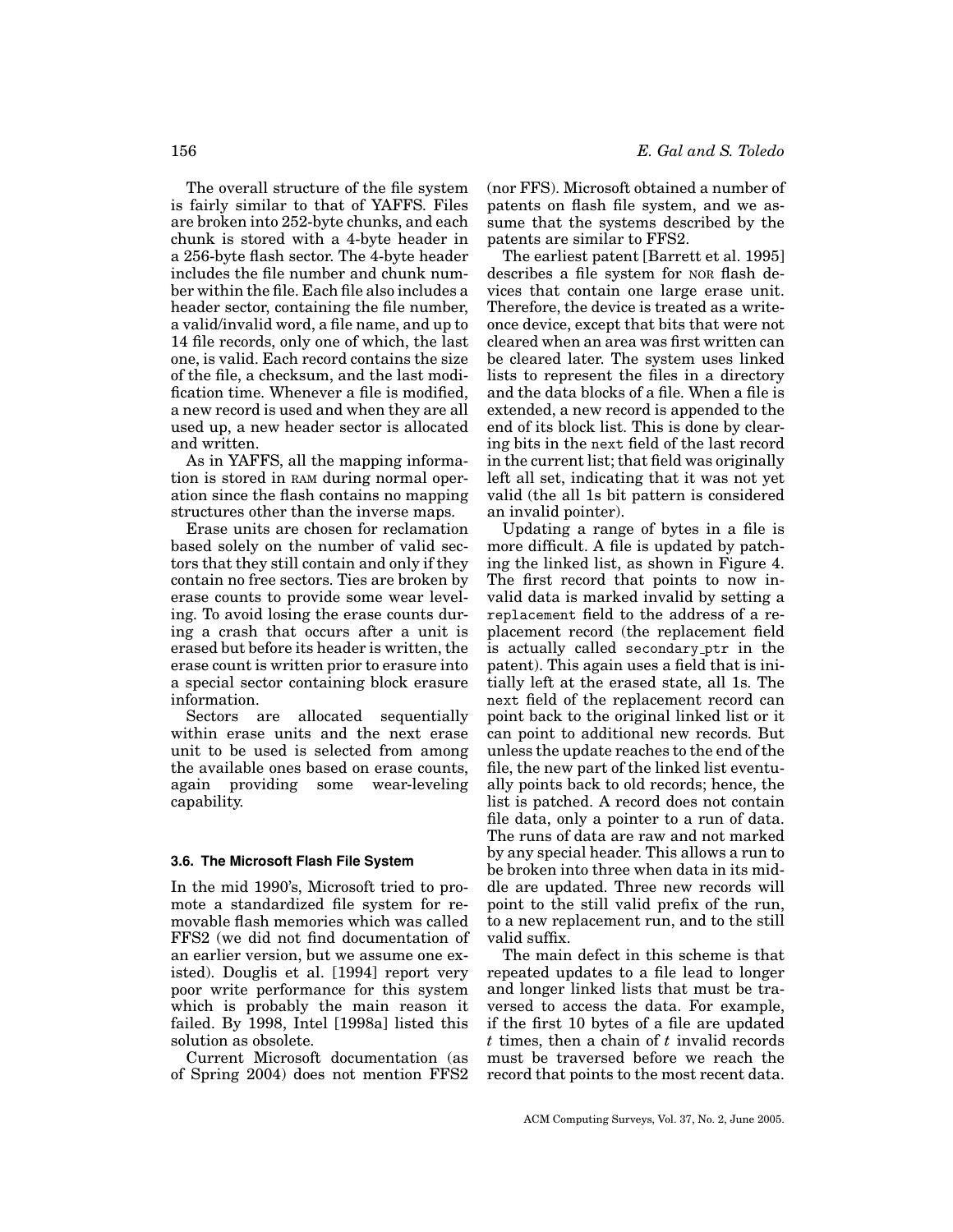

data structure after overwriting 5 bytes within a block of 20 bytes:



**Fig. 4**. The data structures of the Microsoft File System. The data structure near the top shows a linked-list element pointing to a block of 20 raw bytes in a file. The bottom figure shows how the data structure is modified to accomodate an update of 5 of these 20 bytes. The data and next-in-list pointers of the original node are invalidated. The replacement pointer, which was originally free (all 1's; marked in gray in the figure), is set to point to a chain of 3 new nodes, two of which point to still-valid data within the existing block, and one of which points to a new block of raw data. The last node in the new chain points back to the tail of the original list.

The cause of this defect is the attempt to keep objects (files and directories) in a static addresses. For example, the header of the device, which is written once and for all, contains a pointer to the root directory as it does in conventional file systems. This arrangement makes it easy to

find things but requires traversing long chains of invalid data to find current data. The log-structured approach, where objects are moved when they are updated, makes it more difficult to find things, but once an object is found, not invalid data needs to be accessed.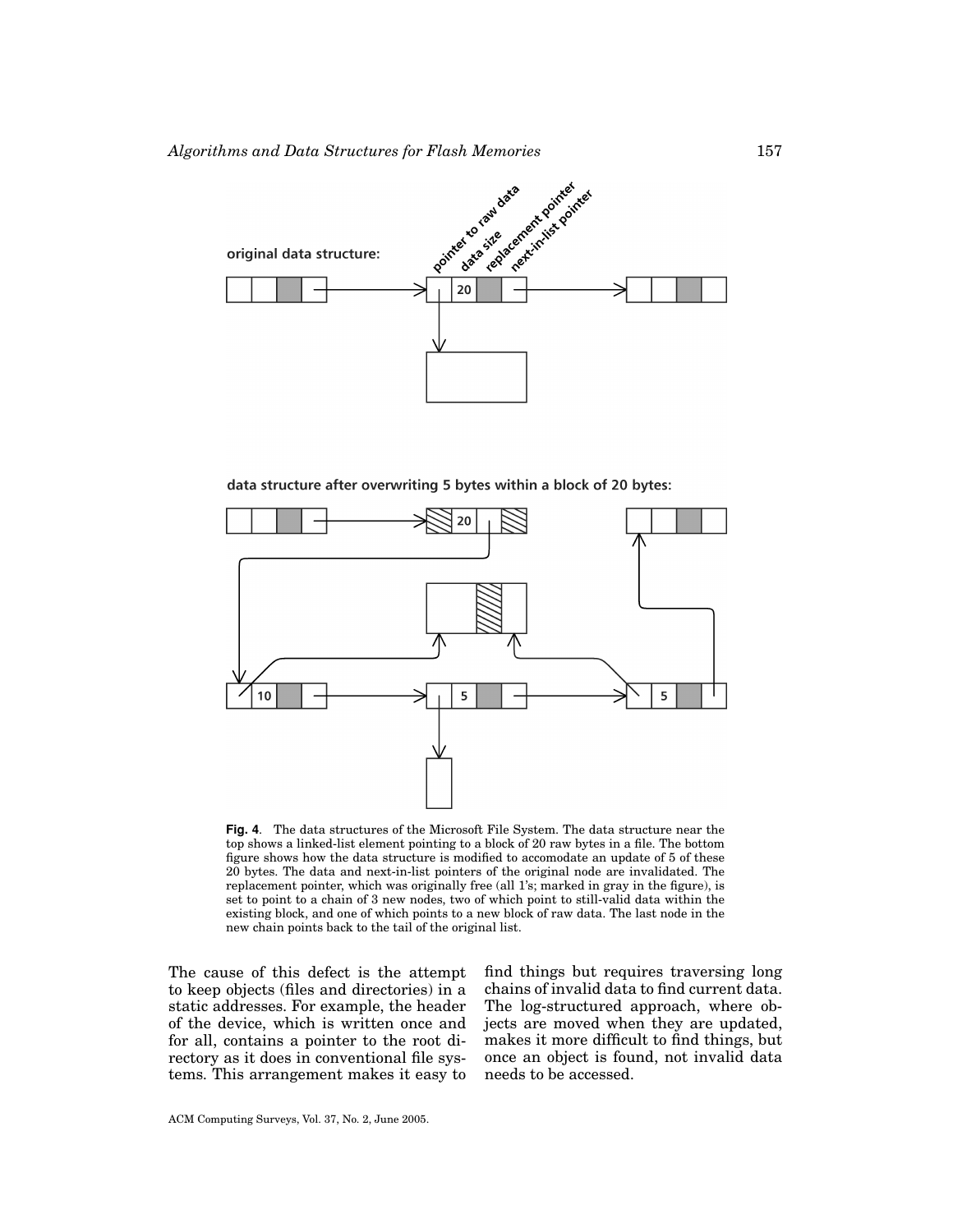Later versions of FFS allowed reclamation of erase units [Torelli 1995]. This is done by associating each data block (a data extent or a linked-list record) with a small descriptor. Memory is allocated contiguously from the low end of the unit, and fixed-size descriptors are allocated from the top end, toward the low end. Each descriptor describes the offset of a data block within the unit, the size of the block, and whether it is valid or obsolete. Pointers to data blocks within the file system are not physical pointers but concatenation of a logical erase-unit number and a block number within the unit. The block number is the index of the descriptor of the block. This allows the actual blocks to be moved and compacted when the unit is reclaimed; only the valid descriptors need to retain their position in the new block. This does not cause much fragmentation because descriptors are small and uniform in size (6 bytes). This system is described in three patents Krueger and Rajagopalan [1999a, 1999b, 2001].

It is possible to reclaim linked-list records in this system, but it's not trivial. From Torelli's article [1995], it seems that at least some implementations did do that, thereby not only reclaiming space but also shortening the lists. Suppose that a valid record *a* points to record *b*, and that in *b*, the replacement pointer is used and points to *c*. This means that *c* replaced *b*. When *a* is moved to another unit during reclamation, it can be modified to point to *c*, and *b* can be marked obsolete. Obviously, it is also possible to skip multiple replaced records.

This design is highly NOR specific, both because of the late assignment to the replacement pointers, and the way that units are filled from both ends with data from one end and with descriptors from the other.

### **3.7. Norris Flash File System**

Norris Communications Corporation patented a flash file system based on linked lists [Daberko 1998], much like the Microsoft Flash File System. The patent is due to Daberko who apparently

designed and implemented the file system for use in a handheld audio recorder.

### **3.8. Other Commercial Embedded File Systems**

Several other companies offer embedded flash file systems but provide only few details on their design and implementation.

*TargetFFS.* Blunk Microsystems offers TargetFFT, an embedded flash file system, in both NAND and NOR varieties.<sup>3</sup> It works under their own operating system but is designed to be portable to other operating systems and to products without an operating system. The file system uses a POSIXlike API.

Blunk claims that the file system guarantees integrity across unexpected shutdowns that it levels the wear of the erase units, that the NAND version uses ECC/EDC, and that it is optimized for fast mounts, typically a second for a 64MB file system. The code footprint of the file system is around 60KB plus about 64KB RAM.

The company's Web site contains one performance graph showing that the write performance degrades as the volume fills up. No explanation is given, but the likely reason is the drop in the effectiveness of erase-unit reclamation.

*smxFFS.* This file system from Micro Digital only supports nonremovable NAND devices.<sup>4</sup> The file system consists of a block-mapping device driver and a simple FAT-like file system with a flat directory structure. The block-mapping driver assumes that every flash page is associated with a small spare area (16 bytes for 512 byte pages) and that pages can be updated in place three times before erasure. The system performs wear-leveling by relocating a fixed number of static blocks whenever the difference between the most and the least worn out page exceeds a threshold. The default software configuration for a 16MB flash device requires about 168KB of RAM.

<sup>3</sup>http://www.blunkmicro.com.

<sup>4</sup>http://www.smxinfo.com/rtos/fileio/smxffs. htm.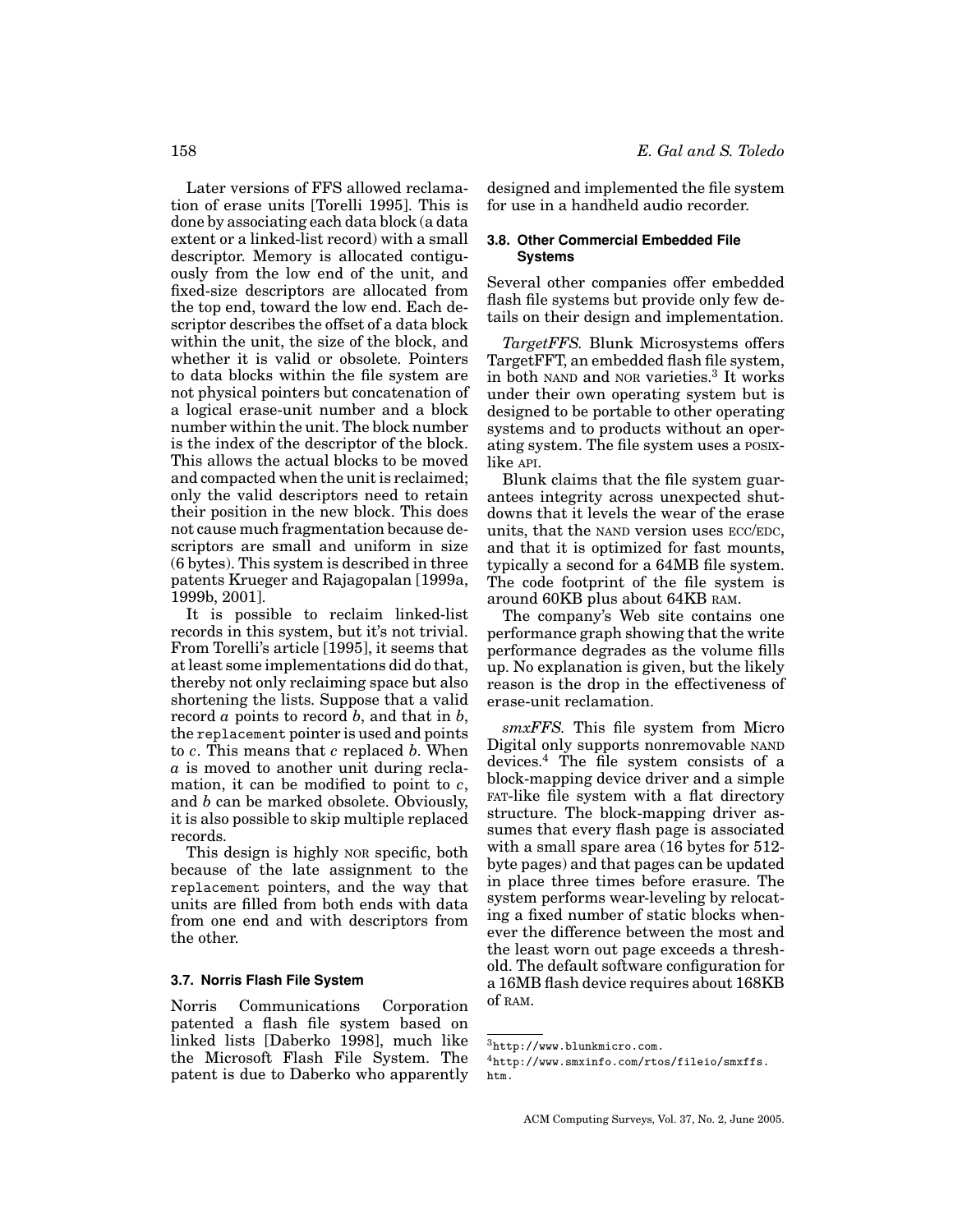*EFFS.* HCC Embedded<sup>5</sup> offers several flash file systems. EFFS-STD is a full file system. The company makes claims similar to those of Blunk, including claims of integrity, wear-leveling, and NOR and NAND capability.

EFFS-FAT and EFFS-THIN are FAT implementation for removable flash memories. The two versions offer similar functionality, except that EFFS-THIN is optimized for 8-bit processors.

*FLite.* FLite combines a standard FAT file system with an FTL-compatible blockmapping device driver [Dan and Williams 1997]. It is unclear whether this is a current product.

## **4. BEYOND FILE SYSTEMS**

Allowing high-level software to view a flash device as a simple rewritable block device or as an abstract file store are not the only possibilities. This section describe additional services that flashmanagement software can provide. The first class of services are higher-level abstractions than files, the second level of services are programs that execute directly from flash, and the third is a mechanism to use flash devices as a persistent main memory.

### **4.1. Flash-Aware Application-Specific Data Structures**

Some applications maintain sophisticated data structures in nonvolatile storage. Search trees, which allow database management systems and other applications to respond quickly to queries, are the most common of these data structures. Normally, such a data structure is stored in a file. In more demanding applications, the data structure might be stored directly on a block device such as a disk partition without a file system. Some authors argue that by implementing flash-aware application-specific data structures, performance and endurance can be improved beyond implementation over a file system or even over a block device.

Wu et al. [2003a, 2003b] proposed flashaware implementations of B-trees and R-trees. Their implementations represent a tree node as an ordered set of small items. Items in a set represent individual insertions, deletions, and updates to a node. The items are ordered by time so the system can construct the current state of a tree node by traversing its set of items. To conserve space, item sets can be compacted when they grow too much. In order to avoid frequent write operations of small amounts of data, new items are collected in RAM and flushed to disk when the RAM buffer fills. To find the items that constitute a node, the system maintains in RAM a linked list of the items of each node in the tree. Hence it appears that the RAM consumption of these trees can be quite high.

The main problem with flash-aware application-specific data structures is that they require that the flash device be partitioned. One partition holds the application-specific data structure, another holds other data, usually files. Partitioning the device at the physical level (physical addresses) adversely affects wear leveling because worn-out units in one partition cannot be swapped with relatively fresh units in the other. The Wu et al. [2003a, 2003b] implementations partition the virtual block address space so both the tree blocks and file-system blocks are managed by the same blockmapping mechanism. In other words, their data structures are flash-aware, but they operate at the virtual block level not at the physical sector level. Another problem with partitioning is the potential for wasting space if the partitions cannot be dynamically resized.

#### **4.2. Execute-in-Place**

Code stored in a NOR device, which is directly addressable by the processor, can be executed from the device itself without being copied into RAM. This is known as *execute-in-place*, or XIP. Unfortunately, execute-in-place raises some difficult problems.

Unless the system uses a virtualmemory mechanism, which requires a

<sup>5</sup>http://www.hcc-embedded.com.

ACM Computing Surveys, Vol. 37, No. 2, June 2005.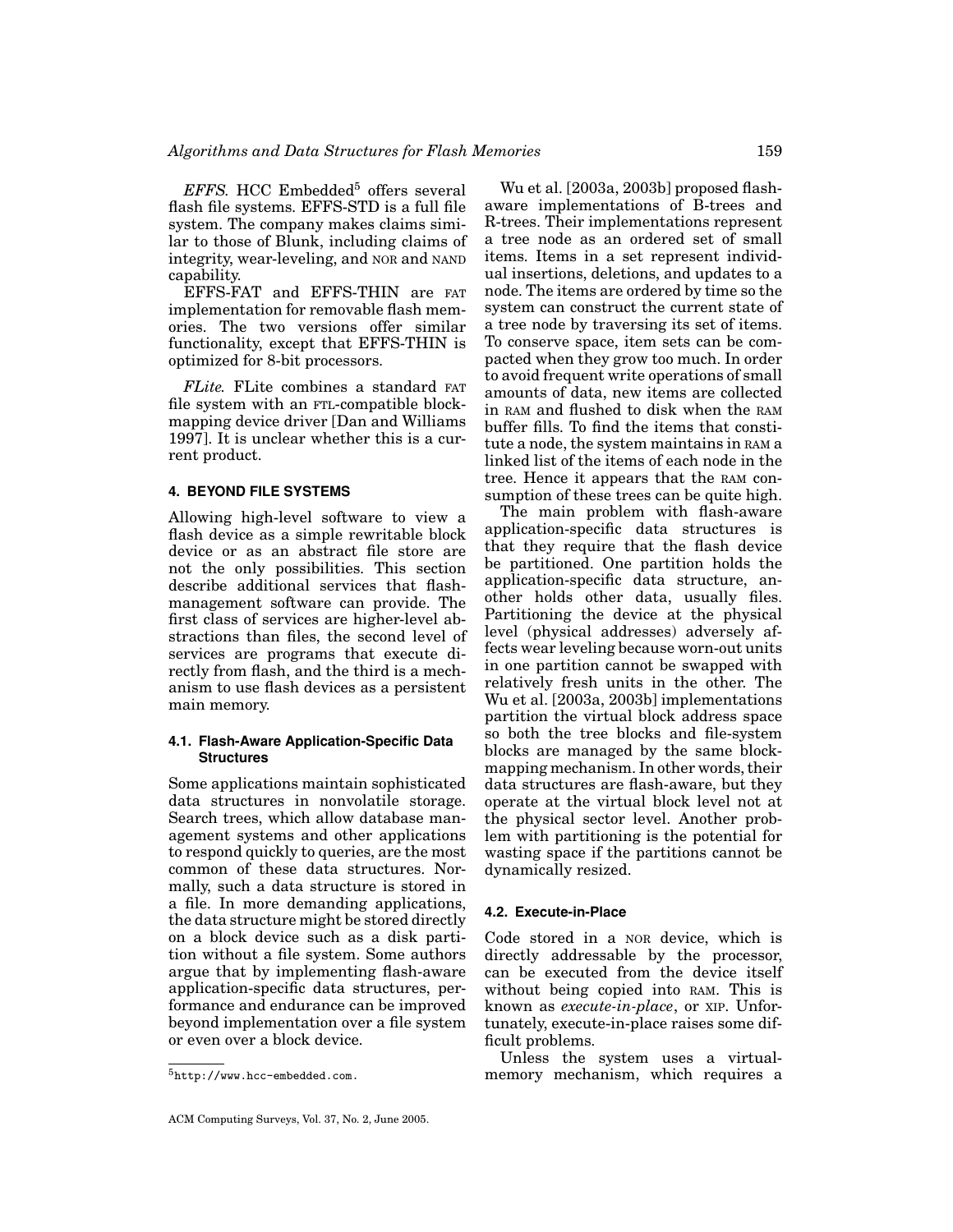hardware memory-management unit, code must be contiguous in flash, and it must not move. This implies that erase units containing code cannot participate in a wear-leveling block-mapping scheme. This also precludes storage of code in files within a read-write file system since such file systems do not store files contiguously. Therefore, to implement XIP in a system without virtual memory requires partitioning the flash memory at the physical address level into a code partition and a data partition. As explained earlier, this accelerates wear.

Even if the system does use virtualmemory, implementing XIP is tricky. First, this requires that the block-mapping device driver be able to return the physical addresses that correspond to a given virtual block number. Second, the block-mapping device driver must notify the virtual memory subsystem whenever memory-mapped sectors are relocated.

In addition, using XIP requires that code be stored uncompressed. In some processor architectures, machine code can be effectively compressed. If this is possible, then XIP saves RAM but wastes flash storage.

These reasons have led some to suggest that, at least in systems with large RAM, XIP should not be used [Woodhouse 2001]. Systems with small RAM, where XIP is more important, often do not have a memory management unit so their only option is to partition the physical flash address space.

Hardware limitations also contribute to the difficulty of implementing XIP. Many flash devices cannot read from one erase unit while another is being written to or erased. If this is the case, code that might need to run during a write or erase operation cannot be executed in place. To address this issue, some flash devices allow a write or erase to be suspended, and other devices allow reads while writing (RWW).

### **4.3. Flash-Based Main Memories**

Wu and Zwaenepoel [1994] describe eNVy, a flash-based nonvolatile main memory. The system was designed to reside on the memory bus of a computer and to service single-word read and write requests. Because this memory is both fast for single-word access and nonvolatile, it can replace both the magnetic disk and the DRAM in a computer. The memory system itself contained a large NOR flash memory that was connected by a very wide bus to a battery-backed static RAM device. Because the static RAM is much more expensive than flash, the system combined a large flash memory with a small static RAM. The system also contained a processor with a memory management unit  $(MMU)$ that was able to access both the flash and the internal RAM.

The system partitions the physical address space of the external memory bus into 256-byte pages that are normally mapped by the internal MMU to flash pages. Read requests are serviced directly from this memory-mapped flash. Write requests are serviced by copying a page from the flash to the internal RAM, modifying the internal MMU's state so that the external physical page is now mapped to the RAM, and then performing the word-size write onto the RAM. As long as the physical page is mapped into the RAM, further read and write requests are performed directly on the RAM. When the RAM fills, the oldest page in the RAM is written back to the flash, again modifying the MMU's state to reflect the change.

The system works well thanks to the wide bus between the flash and the internal RAM and thanks to the ability to buffer pages in the RAM for a while. The wide bus allows pages stored on flash to be transfered to RAM in one cycle which is critical for processing write requests quickly. By buffering pages in the RAM for a while before they are written back to flash, many updates to a single page can be performed with a single RAM-to-flash page transfer. The reduction in the number of flash writes reduces unit erasures, thereby improving performance and extending the system's lifetime.

Using a wide bus has a significant drawback, however. To build a wide bus, Wu and Zwaenepoel [1994] used many flash chips in parallel. This made the effective size of erase units much larger. Large erase units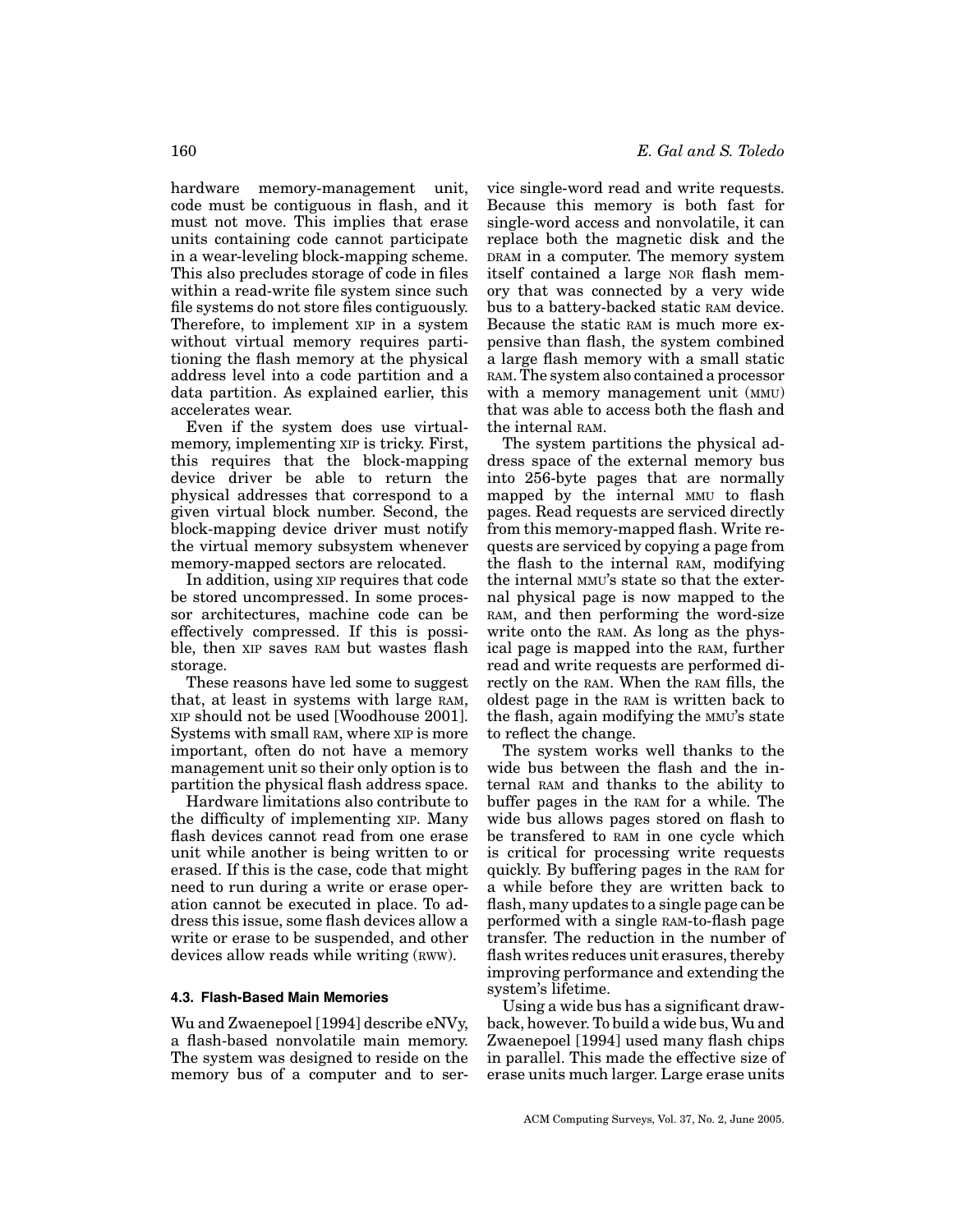are harder to manage and, as a result, are prone to accelerated wear.

### **5. SUMMARY**

Flash memories have been an enabling technology for the introduction of computers into numerous hand held devices. A decade ago, flash memories were used mostly in boot loaders (BIOS chips) and as disk replacements for ruggedized computers. Today, flash memories are also used in mobile phones and PDA's, portable music players and audio recorders, digital cameras, USB memory devices, remote controls, and more. Flash memories provide these devices with fast and reliable storage capabilities thanks to the sophisticated data structures and algorithms that this article surveys.

In general, the challenges posed by newer flash devices are greater than those posed by older devices—the devices are becoming harder to use. This happens because flash hardware technology is driven mostly by the desire for increased capacity and performance often at the expense of ease of use. This trend requires development of new software techniques and new system architectures for new types of devices.

Unfortunately, many of these techniques are only described in patents, not in technical articles. Although the purpose of patents is to reveal inventions, they suffer from three disadvantages relative to technical articles in journals and conference proceedings. First, a patent almost never contains a realistic assessment of the technique that it presents. A patent usually contains no quantitative comparison to alternative techniques and no theoretical analysis. Although patents often do contain a qualitative comparison to alternatives, the comparison is almost always one-sided, describing the advantages of the new invention but not its potential disadvantages. Second, patents often describe a prototype not how the invention is used in actual products. This again reduces the reader's ability to assess the effectiveness of specific techniques. Third, patents are sometimes harder to read

Our aim has been to survey flashmanagement techniques in order to pro-

literature.

vide both practitioners and researchers with a broad overview of existing techniques. In particular, by surveying both technical articles, patents, and corporate literature we ensure a thorough coverage of all the relevant techniques. We hope that our article will encourage researchers to analyze these techniques both theoretically and experimentally. We also hope that this article will facilitate the development of new and improved flashmanagement techniques.

than articles in the technical and scientific

#### **REFERENCES**

- ALEPH ONE. 2002. YAFFS: Yet another flash filing system. Cambridge, UK. Available at http://www.aleph1.co.uk/yaffs/index.html.
- ASSAR, M., NEMAZIE, S., AND ESTAKHRI, P. 1995a. Flash memory mass storage architecture. US patent 5,388,083. Filed March 26, 1993; Issued February 7, 1995; Assigned to Cirrus Logic.
- ASSAR, M., NEMAZIE, S., AND ESTAKHRI, P. 1995b. Flash memory mass storage architecture incorporation wear leveling technique. US patent 5,479,638. Filed March 26, 1993; Issued December 26, 1995; Assigned to Cirrus Logic.
- ASSAR, M., NEMAZIE, S., AND ESTAKHRI, P. 1996. Flash memory mass storage architecture incorporation wear leveling technique without using CAM cells. US patent 5,485,595. Filed October 4, 1993; Issued January 16, 1996; Assigned to Cirrus Logic.
- AXIS COMMUNICATIONS. 2004. JFFS home page. Lund, Sweden. Available at http://developer. axis.com/software/jffs/.
- BAN, A. 1995. Flash file system. US patent 5,404,485. Filed March 8, 1993; Issued April 4, 1995; Assigned to M-Systems.
- BAN, A. 1999. Flash file system optimized for pagemode flash technologies. US patent 5,937,425. Filed October 16, 1997; Issued August 10, 1999; Assigned to M-Systems.
- BAN, A. 2004. Wear leveling of static areas in flash memory. US patent 6,732,221. Filed June 1, 2001; Issued May 4, 2004; Assigned to M-Systems.
- BARRETT, P. L., QUINN, S. D., AND LIPE, R. A. 1995. System for updating data stored on a flasherasable, programmable, read-only memory (FEPROM) based upon predetermined bit value of indicating pointers. US patent 5,392,427. Filed May 18, 1993; Issued February 21, 1995; Assigned to Microsoft.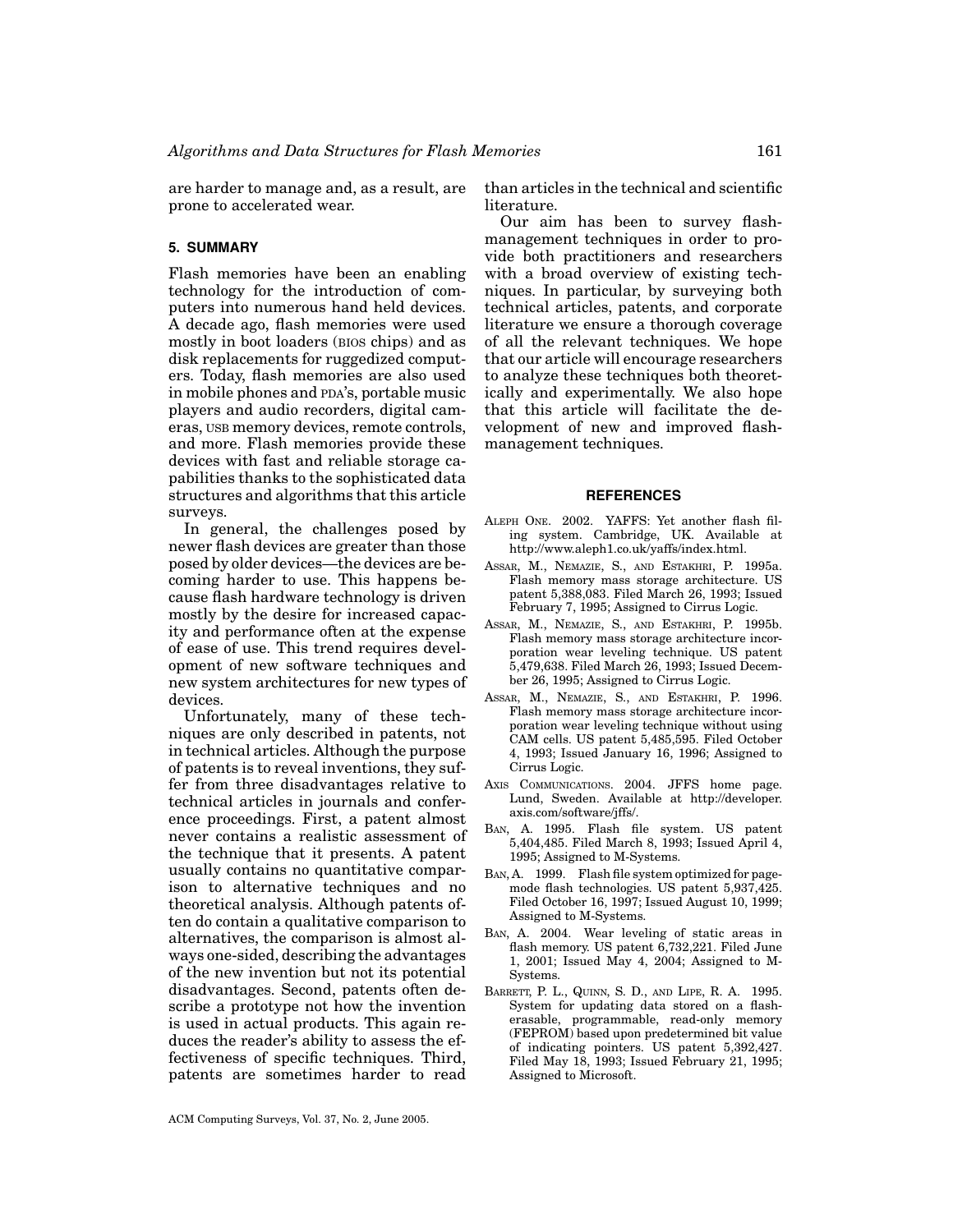- CHANG, L.-P., KUO, T.-W., AND LO, S.-W. 2004. Realtime garbage collection for flash-memory storage systems of real-time embedded systems. *ACM Trans. Embed. Comput. Syst. 3*, 4, 837–863.
- CHIANG, M.-L. AND CHANG, R.-C. 1999. Cleaning policies in mobile computers using flash memory. *J. Syst. Softw. 48*, 3, 213–231.
- CHIANG, M.-L., LEE, P. C., AND CHANG, R.-C. 1999. Using data clustering to improve cleaning performance for flash memory. *Softw. Pract. Exp. 29*, 3, 267–290.
- DABERKO, N. 1998. Operating system including improved file management for use in devices utilizing flash memory as main memory. US patent 5,787,445. Filed March 7, 1996; Issued July 28, 1998; Assigned to Norris Communications.
- DAN, R. AND WILLIAMS, J. 1997. A TrueFFS and FLite technical overview of M-Systems' flash file systems. Tech. rep. 80-SR-002-00-6L Rev. 1.30, M-Systems.
- DOUGLIS, F., CACERES, R., KAASHOEK, M. F., LI, K., MARSH, B., AND TAUBER, J. A. 1994. Storage alternatives for mobile computers. In *Proceedings of the 1st USENIX Symposium on Operating Systems Design and Implementation (OSDI)*. Monterey, CA. 25–37.
- HAN, S.-W. 2000. Flash memory wear leveling system and method. US patent 6,016,275. Filed November 4, 1998; Issued January 18, 2000; Assigned to LG Semiconductors.
- INTEL CORPORATION. 1998a. Flash file system selection guide. Application Note 686, Intel Corporation.
- INTEL CORPORATION. 1998b. Understanding the flash translation layer (FTL) specification. Application Note 648, Intel Corporation.
- JOU, E. AND JEPPESEN III, J. H. 1996. Flash memory wear leveling system providing immediate direct access to microprocessor. US patent 5,568,423. Filed April 14, 1995; Issued October 22, 1996; Assigned to Unisys.
- KAWAGUCHI, A., NISHIOKA, S., AND MOTODA, H. 1995. A flash-memory based file system. In *Proceedings of the USENIX Technical Conference*. New Orleans, LA. 155–164.
- KIM, H.-J. AND LEE, S.-G. 2002. An effective flash memory manager for reliable flash memory space management. *IEICE Trans. Inform. Syst. E85-D*, 6, 950–964.
- KRUEGER, W. J. AND RAJAGOPALAN, S. 1999a. Method and system for file system management using a flash-erasable, programmable, read-only memory. US patent 5,634,050. Filed June 7, 1995; Issued May 27, 1999; Assigned to Microsoft.
- KRUEGER, W. J. AND RAJAGOPALAN, S. 1999b. Method and system for file system management using a flash-erasable, programmable, read-only memory. US patent 5,898,868. Filed 7 June 1995; Issued April 27, 1999; Assigned to Microsoft.
- KRUEGER, W. J. AND RAJAGOPALAN, S. 2001. Method

and system for file system management using a flash-erasable, programmable, readonly memory. US patent 6,256,642. Filed 29 January, 1992; Issued July 3, 2001; Assigned to Microsoft.

- LOFGREN, K. M., NORMAN, R. D., THELIN, GREGORY, B., AND GUPTA, A. 2003. Wear leveling techniques for flash EEPROM systems. US patent 6,594,183. Filed June 30, 1998; Issued July, 15, 2003; Assigned to Sandisk and Western Digital.
- LOFGREN, K. M. J., NORMAN, R. D., THELIN, G. B., AND GUPTA, A. 2000. Wear leveling techniques for flash EEPROM systems. US patent 6,081,447. Filed March 25, 1999; Issued June 27, 2000; Assigned to Western Digital and Sandisk.
- MARSHALL, J. M. AND MANNING, C. D. H. 1998. Flash file management system. US patent 5,832,493. Filed April 24, 1997; Issued November 3, 1998; Assigned to Trimble Navigation.
- PARKER, K. W. 2003. Portable electronic device having a log-structured file system in flash memory. US patent 6,535,949. Filed April 19, 1999; Issued March 18, 2003; Assigned to Research In Motion.
- ROSENBLUM, M. AND OUSTERHOUT, J. K. 1992. The design and implementation of a log-structured file system. *ACM Trans. Comput. Syst. 10*, 1, 26– 52.
- SELTZER, M. I., BOSTIC, K., MCKUSICK, M. K., AND STAELIN, C. 1993. An implementation of a logstructured file system for UNIX. In *USENIX Winter Conference Proceedings*. San Diego, CA. 307–326.
- SMITH, K. B. AND GARVIN, P. K. 1999. Method and apparatus for allocating storage in flash memory. US patent 5,860,082. Filed March 28, 1996; Issued January 12, 1999; Assigned to Datalight.
- TORELLI, P. 1995. The Microsoft flash file system. *Dr. Dobb's Journal 20*, 62–72.
- WELLS, S., HASBUN, R. N., AND ROBINSON, K. 1998. Sector-based storage device emulator having variable-sized sector. US patent 5,822,781. Filed October 30, 1992; Issued October 13, 1998; Assigned to Intel.
- WELLS, S. E. 1994. Method for wear leveling in a flash EEPROM memory. US patent 5,341,339. Filed November 1, 1993; Issued August 23, 1994; Assigned to Intel.
- WOODHOUSE, D. 2001. JFFS: The journaling flash file system. Ottawa Linux Symposium (July). Available at http://sources.redhat.com/ jffs2/jffs2.pdf.
- WU, C.-H., CHANG, L.-P., AND KUO, T.-W. 2003a. An efficient B-tree layer for flash-memory storage systems. In *Proceedings of the 9th International Conference on Real-Time and Embedded Computing Systems and Applications (RTCSA)*. Tainan City,Taiwan. Lecture Notes in Computer Science, vol. 2968. Springer, 409– 430.

ACM Computing Surveys, Vol. 37, No. 2, June 2005.